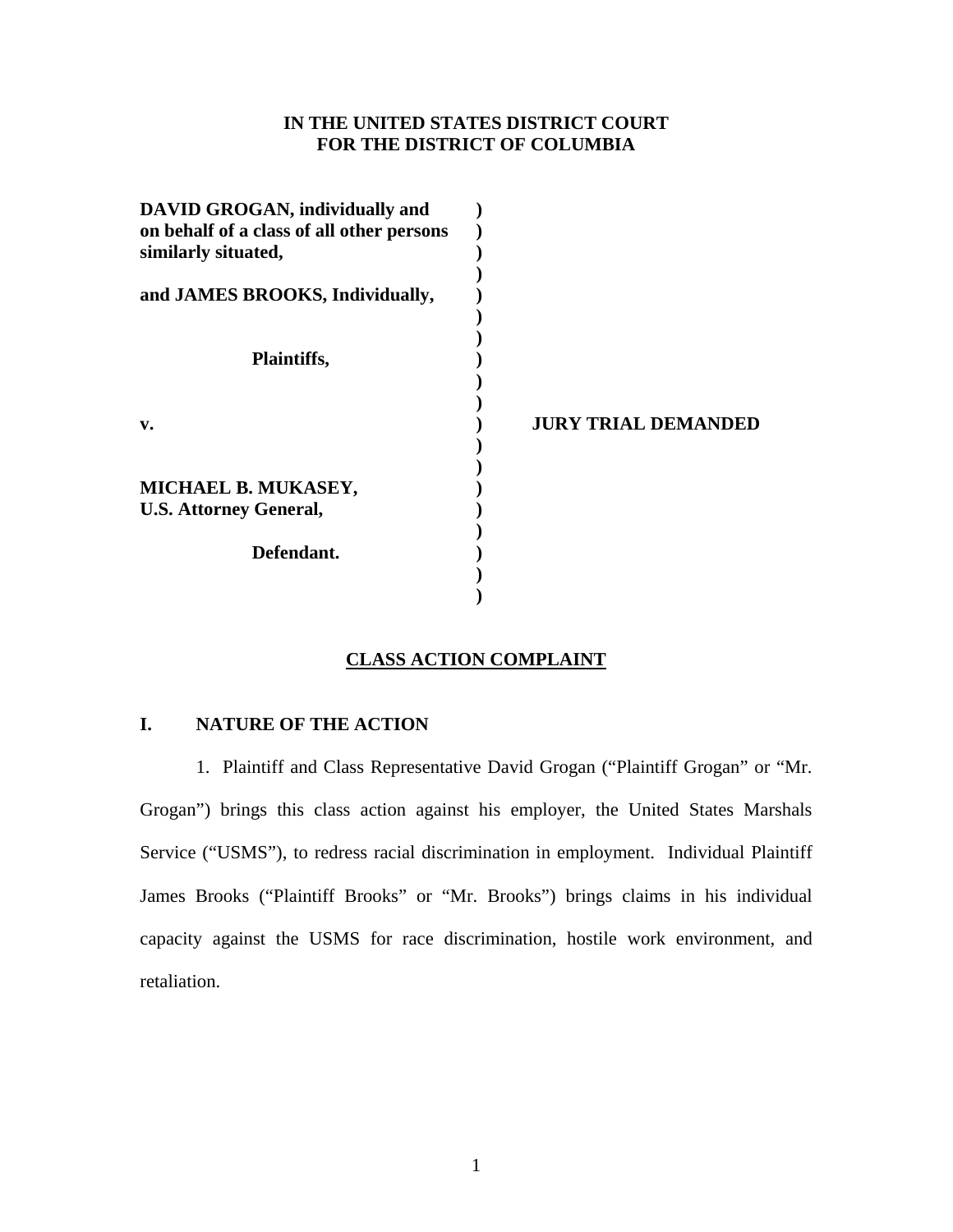2. Plaintiff Grogan brings this class action on behalf of himself and all other African-American Deputy U.S. Marshals, pursuant to Title VII of the Civil Rights Act of 1964, 42 U.S.C. § 2000(e), *et seq.*, as amended ("Title VII").

3. As Class Representative, Grogan seeks to represent African-American Deputy U.S. Marshals who have been subjected to the systematic disparate impact and pattern and practice of race discrimination described in this Complaint, which is based on: (a) specific discriminatory policies, practices, and/or procedures in promotions, promotional opportunities, assignments, training, discipline, and awards; and (b) differential terms and conditions of employment.

4. Plaintiff Grogan also seeks redress on behalf of himself for (a) the racially hostile work environment that exists at USMS; and (b) USMS's retaliation against him in response to his filing of an EEO complaint alleging racial discrimination.

5. Grogan is seeking, on behalf of himself and the class he seeks to represent, declaratory and injunctive relief; back pay; front pay; compensatory, nominal, and punitive damages; and attorneys' fees, costs and expenses, to redress USMS's pervasive and discriminatory employment policies, practices and/ or procedures.

## **II. JURISDICTION AND VENUE**

6. This Court has subject matter jurisdiction pursuant to 28 U.S.C. § 1331 because this action is based on Title VII, which is a federal statute.

7. Pursuant to 42 U.S.C. § 2000e-5(f)(3), each United States district court shall have jurisdiction of actions brought under this subchapter. Moreover, personal jurisdiction is proper because the USMS maintains offices in Washington, D.C.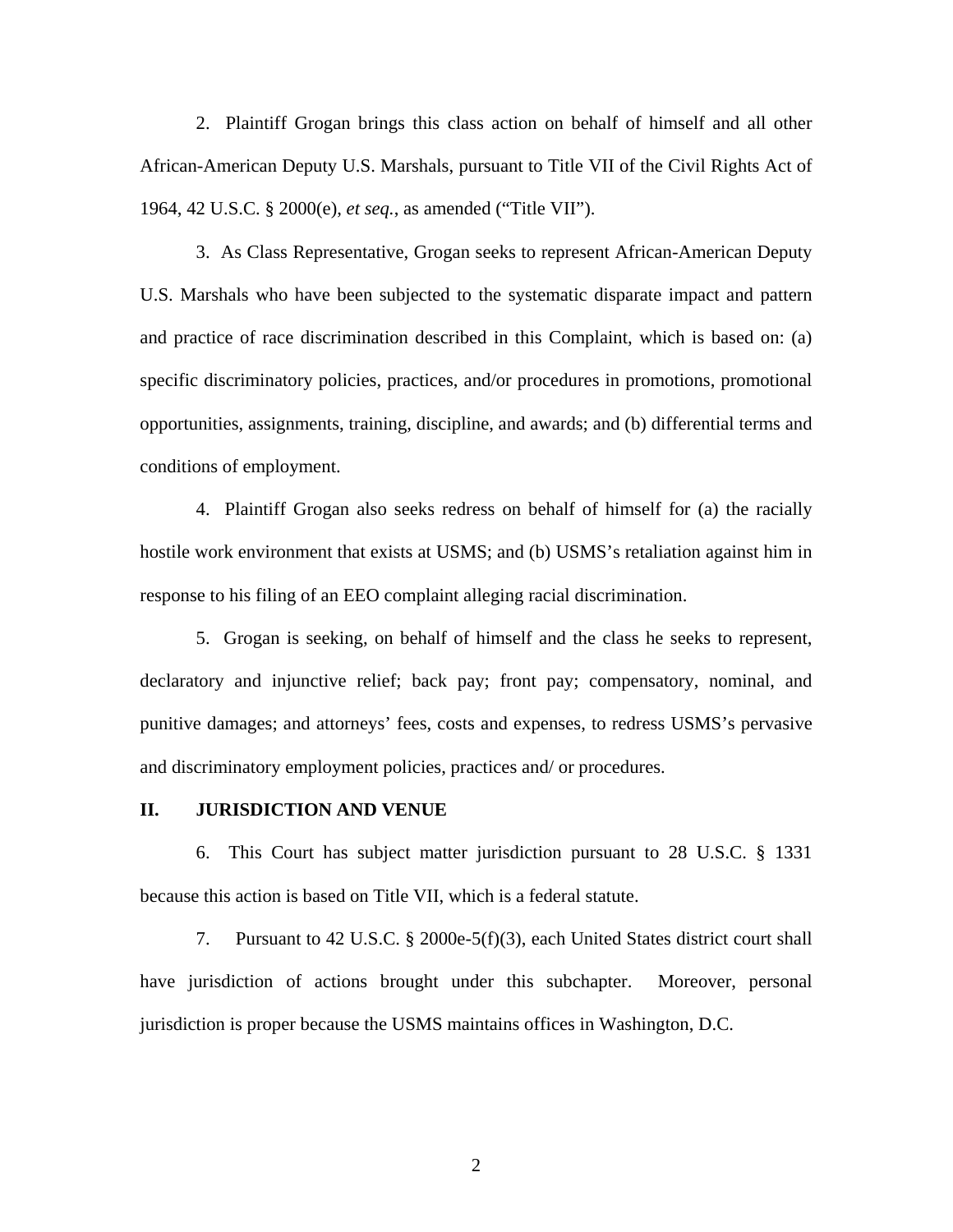8. Venue is proper under 42 U.S.C. § 2000e-5(f)(3). Class Representative Grogan and Plaintiff Brooks are currently employed in the District of Columbia. The discriminatory employment practices challenged here occurred both while Plaintiff Grogan and Brooks were employed in Washington D.C. at their current place of employment and in the Washington D.C. Metropolitan Area, at the headquarters of the USMS in Arlington, VA. The USMS additionally maintains offices in Washington, D.C. The District of Columbia is therefore the most logical forum in which to litigate the claims of the Class Representative and the proposed class in this case.

## **III. PROCEDURAL HISTORY**

9. Class Representative Grogan administratively exhausted by timely seeking EEO Counseling and filing an EEO Complaint on December 1, 2007.

10. Plaintiff Grogan initially sought EEO counseling regarding his workplace's systemic racial discrimination on June 6, 2007. When the EEO failed to respond to his request, Grogan again requested counseling by telephone and he continued to email the EEO office on four separate occasions throughout June and July of 2007. On June 29, 2007, Plaintiff Grogan requested to raise class allegations in moving forward with a class action suit against the Marshals Service. Plaintiff Grogan continued to request counseling for the next three months, including several additional emails a written request and the submission of a written report outlining the claims he wished to raise with the EEO counselor. The EEO finally provided Plaintiff Grogan with counseling in October of 2007. By that time, Plaintiff Grogan and/or his attorney had requested counseling nine times in writing and several additional times by telephone.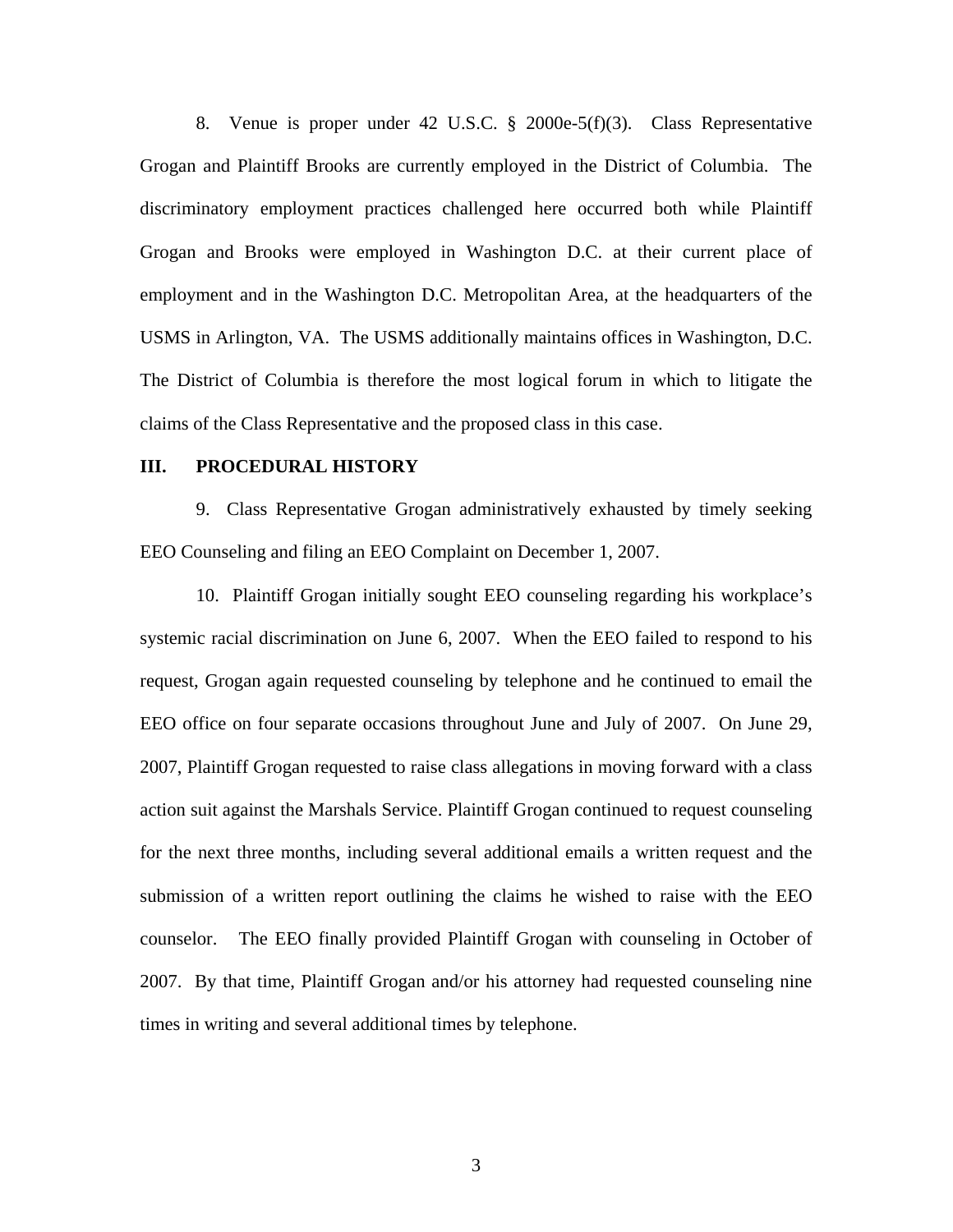11. On November 16, 2007, Grogan received his Notice of Right to File a Discrimination Complaint. He timely filed a Complaint, incorporating both class and individual claims, with the EEO on December 1, 2007.

12. On May 14, 2008, EEO Officer JoAnn Grady provided Grogan with written notice that she had accepted for investigation Grogan's claims of discrimination regarding the denials of promotions on May 16, 2007 and September 30, 2007, denials of lateral transfers, disparate treatment with regard to discipline, and disparate treatment in terms and conditions of employment.

13. However, Officer Grady indicated in her letter that she had rejected Mr. Grogan's claims regarding special assignments, training and awards. In a May 19, 2008 letter, Plaintiff's Counsel disputed Ms. Grady's basis for rejecting these claims and asserted that these claims should be accepted for investigation. Ms. Grady alleged that Mr. Grogan's awards, training and special assignments claims occurred more than 45 days before Mr. Grogan first sought EEO counseling. Contrary to this assertion, however, Mr. Grogan had already sought to pursue EEO counseling when these discriminatory acts occurred. After they occurred, he made further attempts to secure counseling throughout the months of September, October and November (see *supra* paragraph 10), and thus these discriminatory acts fell within the 45-day limitations period. Having exhausted his administrative remedies, Plaintiff Grogan is authorized to file this civil action pursuant to 29 C.F.R. § 1614.407(b).

14. Plaintiff Brooks is currently in the process of filing charges with the USMS EEO Office and perfecting his Right to Sue.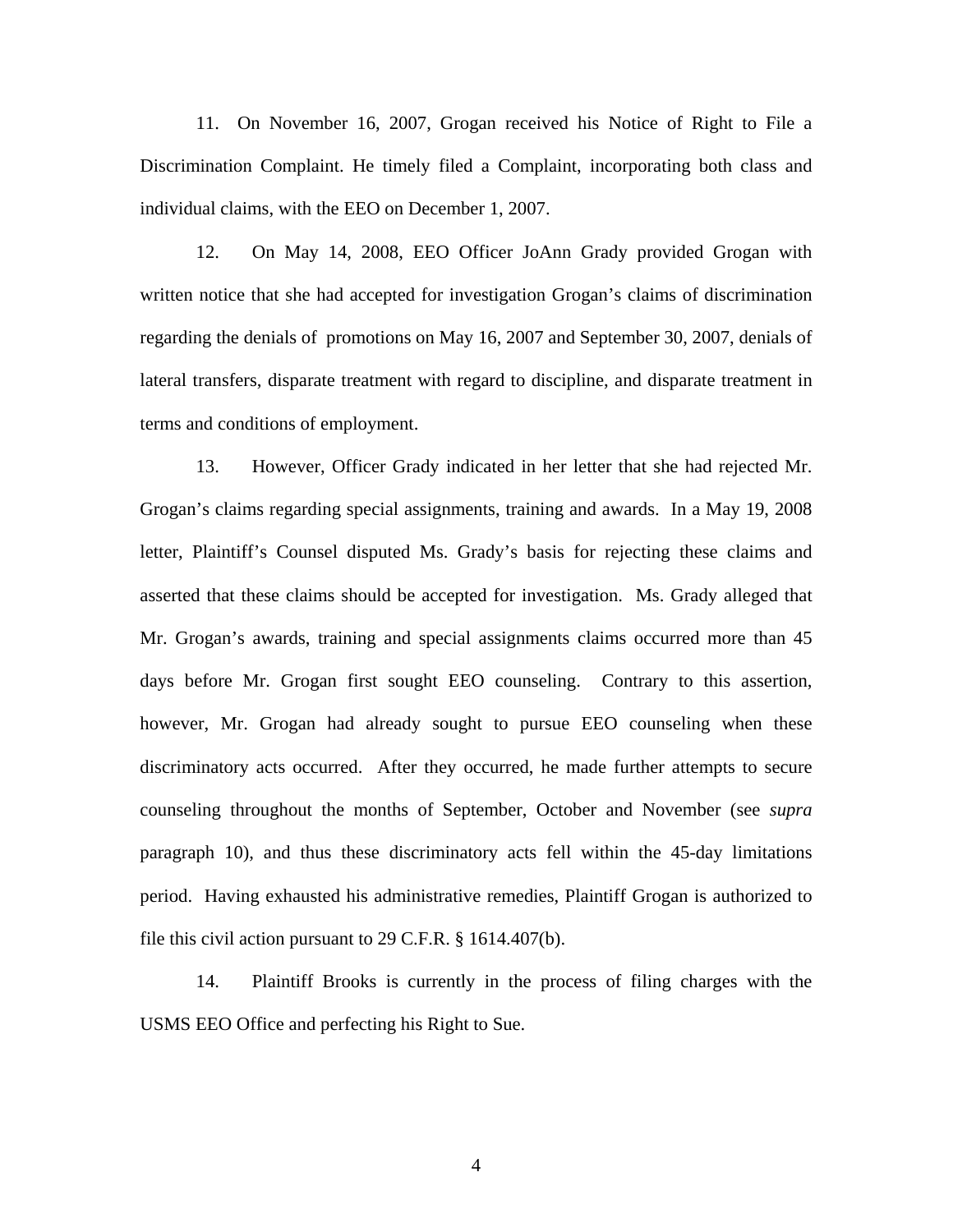## **IV. PARTIES**

## **A. Class Representative David Grogan**

 15. Class Representative David Grogan is an African-American citizen of the United States and a resident of Bowie, Maryland. Mr. Grogan has been employed by the United States Marshals Service from approximately early 1988 through the present. During that time, Mr. Grogan has served as a Cooperative Education student, Deputy United States Marshal, Inspector, Senior Inspector, and Supervisory Inspector. Most recently, from October 2007 through to the present, Mr. Grogan has served as Supervisory Deputy United States Marshal.

## **B. Plaintiff James Brooks**

 16. Plaintiff James Brooks is an African-American citizen of the United States and a resident of Brandywine, Maryland. Mr. Brooks has been employed by the United States Marshals Service from October of 1990 through the present. Throughout that time, Mr. Brooks has served as a Deputy United States Marshal, Inspector, Supervisory Inspector, and Branch Chief. Most recently, from June 2007 through the present, Chief Brooks has served as Chief Deputy Marshal for the District of Columbia Superior Court.

#### **B. Defendant**

17. Defendant United States Marshals Service is a United States federal agency and a sub-agency of the United States Department of Justice. According to its website, USMS is the "enforcement arm of the federal courts … involved in virtually every federal law enforcement initiative." Its major operations include judicial security, fugitive investigations, and prisoner services. While the Agency's headquarters are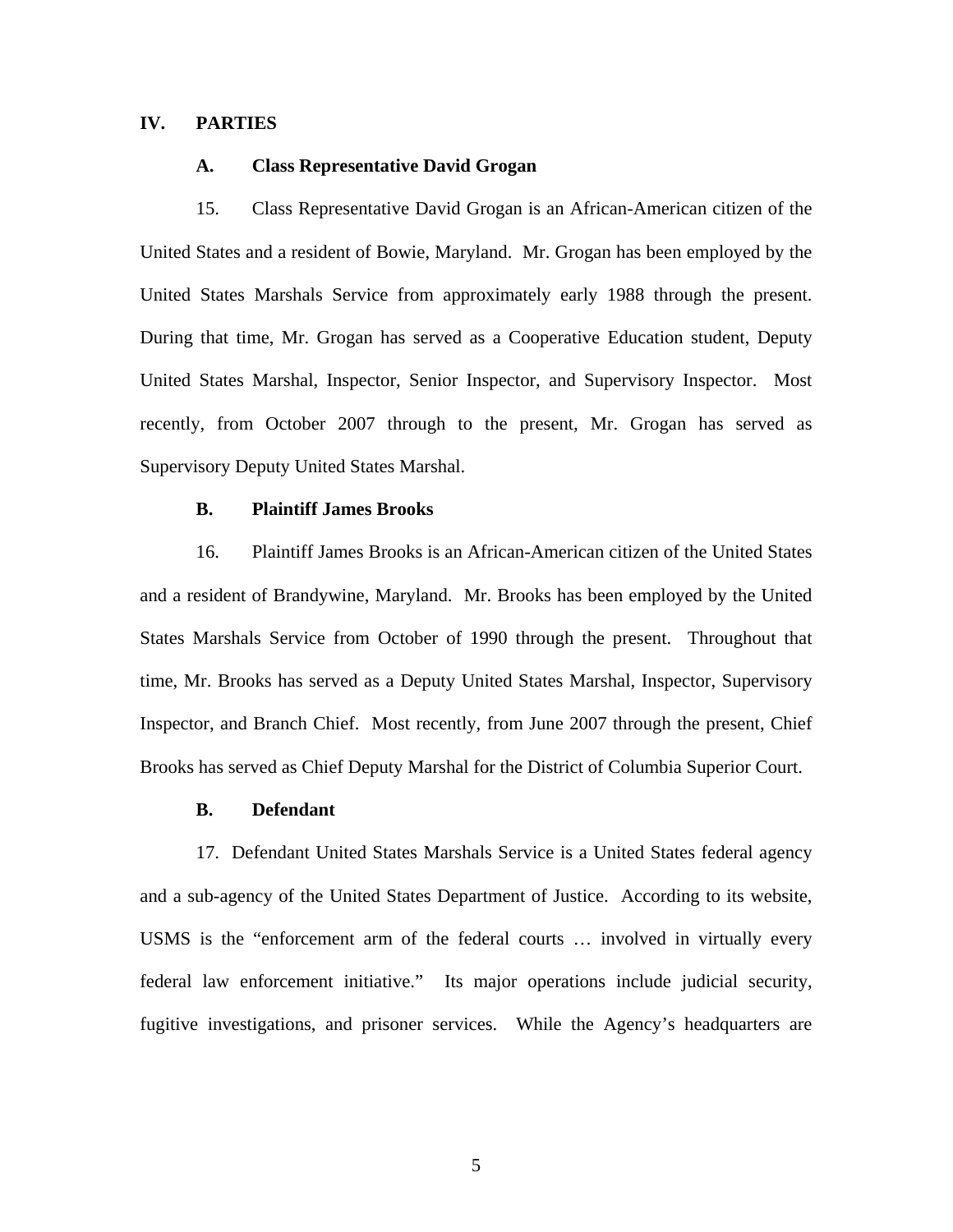located in the Washington D.C. Metropolitan area in Arlington, Virginia, the USMS has offices throughout the United States including Washington D.C.

## **V. CLASS CLAIMS**

18. Plaintiff Grogan and the Class he seeks to represent have been subjected to a systemic pattern and practice of racial discrimination involving a battery of practices which have also had an unlawful disparate impact on them and their employment opportunities. USMS in effect bars African-American Deputy U.S. Marshals from positions that have been held by whites. The systematic means of accomplishing such racial stratification include, but are not limited to USMS training, evaluation, award, promotion and assignment policies, practices and/or procedures.

19. USMS promotion policies, practices, and/or procedures have had a disparate impact on African-American Deputy U.S. Marshals as compared to their white counterparts. Such policies, practices and/or procedures are not valid, job-related, or justified by business necessity. There are alternate objective selection procedures available to Defendant that would not have a racially disparate impact.

20. USMS promotion, training, compensation, award and assignment policies, practices and/or procedures have had a disparate impact on Plaintiff and the class he seeks to represent. Upon information and belief, the specific policies and practices of racial discrimination include but are not limited to the following:

> a. Reliance upon subjective selection methods, judgments, procedures, and criteria which result in racial discrimination in making promotion, training, award, and assignment decisions;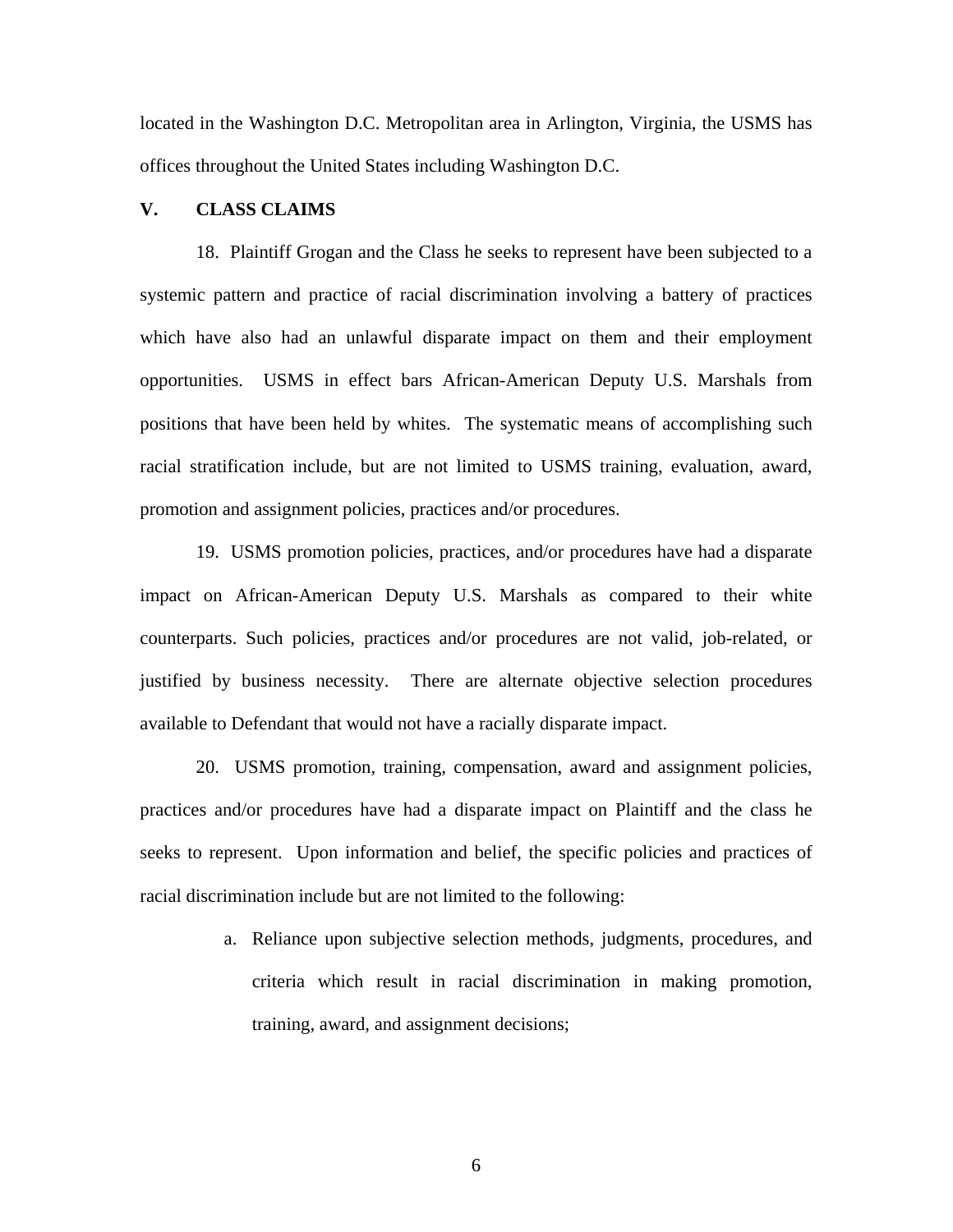- b. Systematically denying awards, special assignments, and training opportunities to African Americans despite their seniority and manifest qualifications, due in large part to the subjective decision-making process;
- c. Reliance on USMS's so-called "Merit Promotion System" of assigning promotions, which incorporates a number of features that impedes the promotion of African-American Deputy U.S. Marshals. These features include a scoring, grading and ranking system where criteria are subjectively evaluated; a number of Merit Promotion graders, who are predominantly white peers of the candidates, who favor white candidates for promotions; a merit promotion exam and essay test which favor white deputies and which are not justified by business necessity; subjective and biased scoring of assignments; scoring of awards, assignments, and trainings, which are discriminatorily denied to African Americans; and a discriminatory three-tier ranking system, which includes re-ranking by the Chief Deputy and US Marshals, the Career Board, and the Director and Deputy Director;
- d. Grooming favored white deputies for promotions by giving them careerenhancing assignments, transfers, training, and awards. The discriminatory systems of assigning awards, training, transfers, and assignments, enables white deputies to score higher in promotion packages. Additionally, the discriminatory denial of awards, assignments and training, which are required to obtain higher promotional package scores necessary for receiving promotions under the Merit Promotion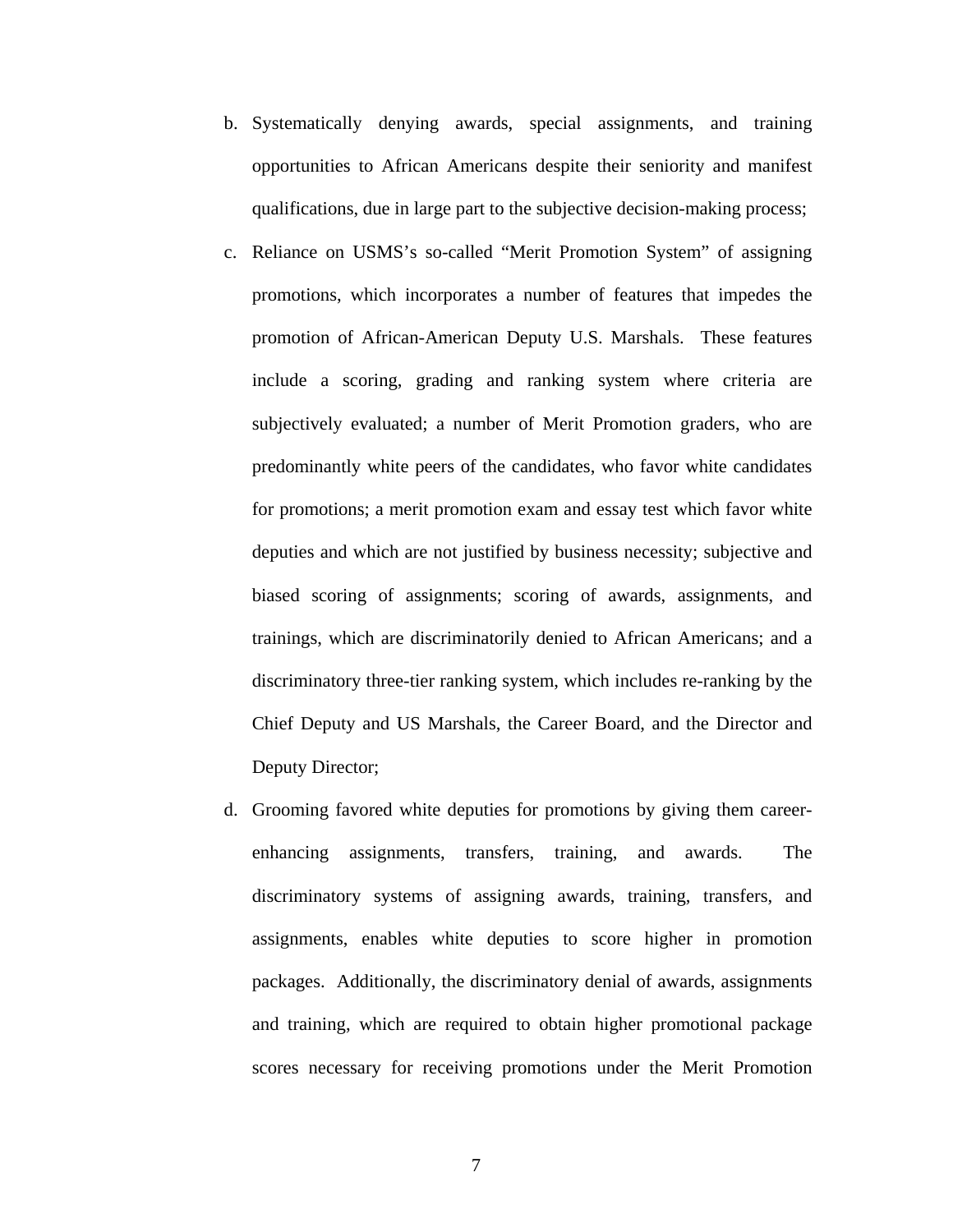System, results in a disparate impact on African American Deputy U.S. Marshals who are otherwise equally or more qualified;

- e. Circumventing the merit promotion process by using such devices as: (1) canceling positions when white applicants do not receive a sufficiently high merit promotion ranking to qualify for the position; (2) giving white deputies "temporary" promotions that are later turned into permanent positions; and (3) using "selective placement factors" to select particular white deputies for promotions;
- f. Failure to provide all Deputy U.S. Marshals consistent, timely notice of job openings, promotional opportunities, transfers, trainings, assignments, awards and procedures for obtaining these opportunities. Because many African American deputies do not receive adequate notice regarding how to obtain these opportunities, they are denied an equal opportunity to apply for promotions and advancement;
- g. Hiring white candidates from outside of a region rather than advancing internal African American candidates to fill vacancies and promotional positions, resulting in a disparate impact on African American deputies.
- h. Choosing groomed white deputies over African-American applicants for promotions by using selective criteria in the competitive application process which advantage particular candidates;
- i. Allowing for the allocation of awards without regard for an employee's achievements, seniority and contributions to USMS. In this manner,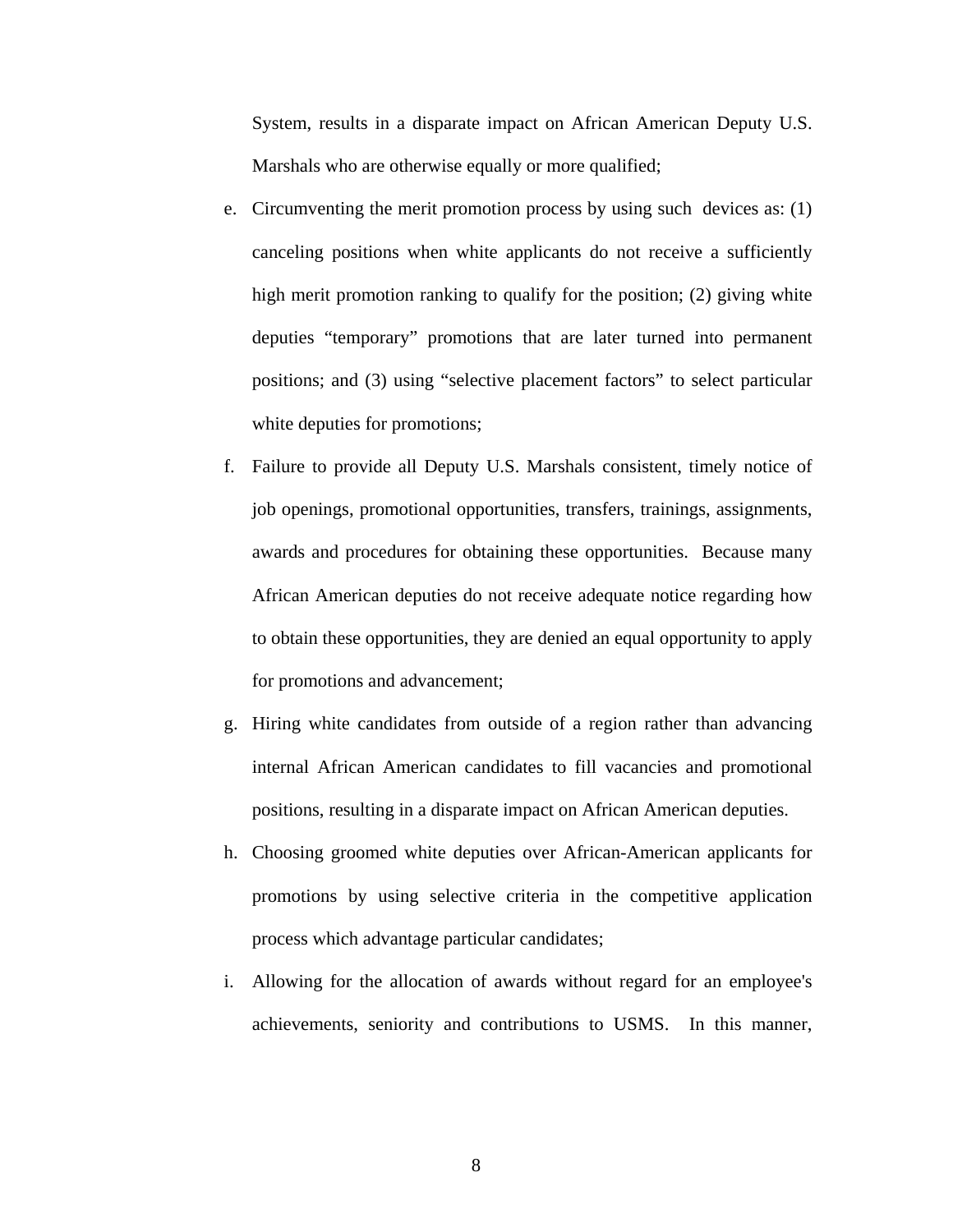USMS can hand-pick white employees for awards as part of the "grooming" process;

- j. Providing "loopholes" in assignment procedures which permit assignments beginning in less than three days to be issued to any employee, regardless of his or her place on the waiting list, thereby compounding the subjectivity of the assignment process and enabling rampant racial discrimination;
- k. Using subjective and unclear procedures to govern the distribution of promotions, transfers, awards, special assignments and training, resulting in a disproportionate allotment of such benefits to white deputies and maintaining a workplace hierarchy defined by racial stratification rather than pure meritocracy.

21. USMS also engages in racially discriminatory policies, practices and/or procedures in determining its employees' terms and conditions of employment. Upon information and belief, these policies, practices and/or procedures include, but are not limited to, the following:

> a. USMS employs a subjective and "ad hoc" approach to employee discipline, which advantages white deputies over their African-American counterparts. African-American deputies are consistently reprimanded and disciplined for trivial mistakes or problems beyond their control, whereas white deputies are not reprimanded or disciplined for similarly insignificant matters.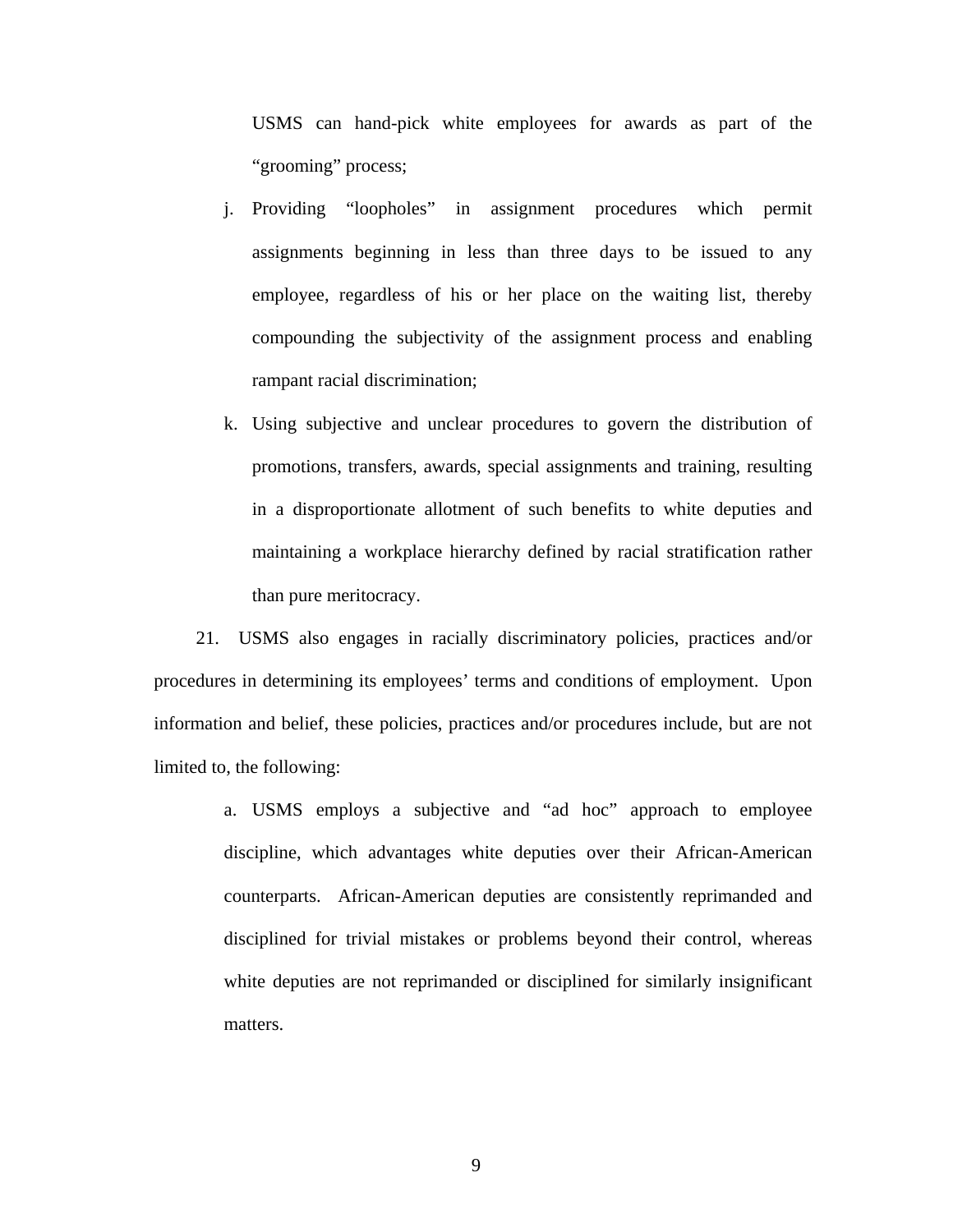b. USMS has discriminated against African-Americans in the terms and conditions of employment by denying them equal working conditions, benefits, privileges, services, support, and flexibility in scheduling.

22. Because of the Defendant's systemic pattern and practice of racial discrimination, Plaintiff Grogan and the class he seeks to represent have been adversely affected and have experienced harm, including loss of compensation, wages, back pay, and employment benefits.

23. The Class Representative and class members have no plain, adequate, or complete remedy at law to redress the rampant and pervasive wrongs alleged herein; this suit is their only means of securing adequate relief. Additionally, the Class Representative and putative class are currently suffering injury from USMS's unlawful policies, practices and/or procedures as set forth herein, and will continue to suffer unless those policies, practices and/ or procedures are enjoined by this Court.

### **VI. CLASS ACTION ALLEGATIONS**

#### **A. Class Definition**

24. Class Representative Grogan seeks to maintain claims on his own behalf and on behalf of a class of current and former United States Marshals Service ("USMS") Deputy U.S. Marshals. Plaintiff Grogan is a member of the class.

25. The class consists of all African-American Deputy U.S. Marshals, including 1811 and 0082 deputies, who are, or have been, employed by USMS that have experienced race discrimination at any time during the applicable liability period. Upon information and belief, there are more than two hundred members of the proposed class.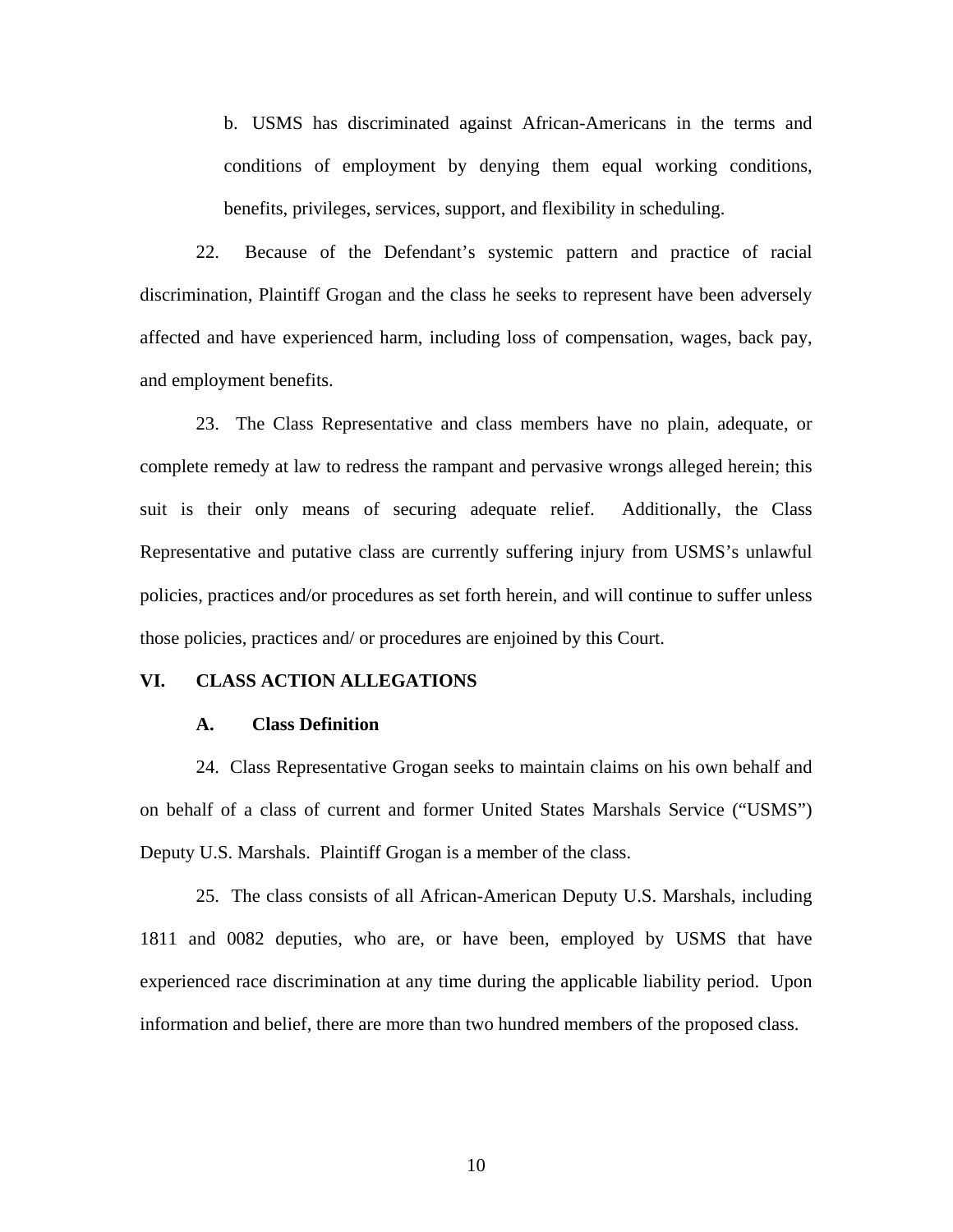#### **B. Efficiency of Class Prosecution of Common Claims**

 26. Certification of a class of African-American Deputy U.S. Marshals, who are similarly situated to Plaintiff Grogan, is the most efficient and economical means of resolving the questions of law and fact common to the claims of Plaintiff and the proposed class. Plaintiff Grogan's individual claims require determination of whether USMS has engaged in systemic pattern and/or practice of racial discrimination against African-American deputies.

27. The Class Representative seeks remedies to eliminate the adverse effects of such discrimination in his own life, career and working conditions and in the lives, careers and working conditions of the proposed class members, and to prevent continued racial discrimination in the future. Class Representative has standing to seek such relief because of the adverse effect that such racial discrimination has had on him individually and on African-American USMS employees generally. In order to gain such relief for himself and the class members, Class Representative will establish the existence of systematic racial discrimination. Without class certification, the same evidence and issues would be subject to repeated litigation in a multitude of individual lawsuits, with an attendant risk of inconsistent adjudications and conflicting obligations.

28. Class Representative's individual and class claims are premised upon the traditional bifurcated method of proof and trial for disparate impact and systemic disparate treatment claims of the type at issue here. Such a bifurcated method of proof and trial is the most efficient method of resolving such common issues.

## **C. Numerosity and Impracticability of Joinder**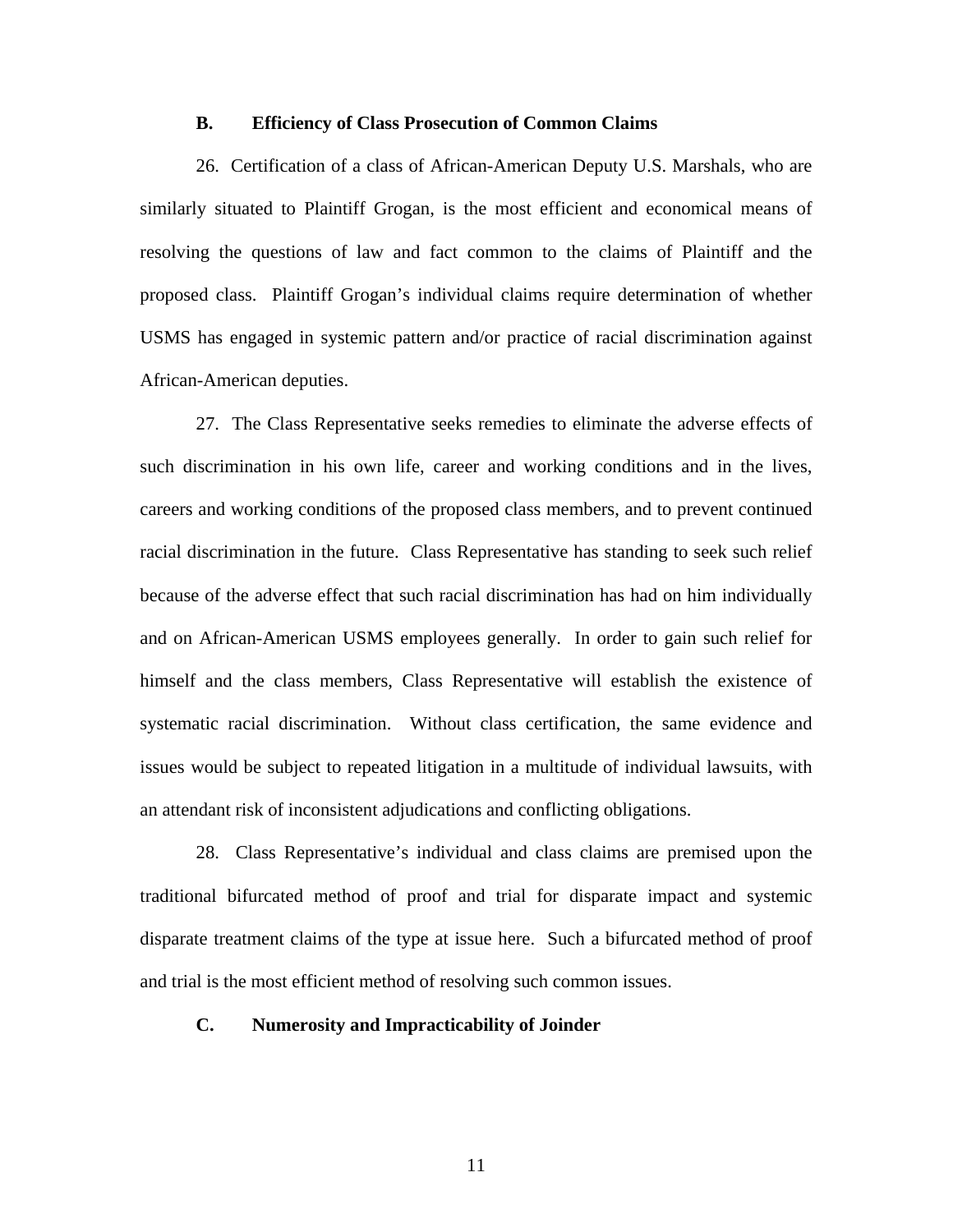29. The class that Class Representative seeks to represent is too numerous to make joinder practicable. The proposed class consists of hundreds of current, former and future USMS deputies during the liability period.

## **D. Common Questions of Law and Fact**

 30. Prosecution of Plaintiff's claims will require adjudication of numerous questions of law and fact common to both his individual claims and those of the proposed class. Common questions of law include, *inter alia*, whether USMS: (a) has engaged in unlawful, systemic racial discrimination against African-Americans in its promotion, advancement, and disciplinary policies, practices and/or procedures; (b) has unlawfully and systemically discriminated against African-Americans in the terms and conditions of their employment; and (c) whether USMS is liable for continuing systemic violations of Title VII.

 31. Common questions of fact include, *inter alia*, whether USMS has, through its policies, practices and/or procedures: (a) denied or delayed promotions for African-American deputies; (b) relied on a promotion system that results in a pattern and practice of discrimination against African American deputies; (c) uses devices to circumvent the Merit Promotion System to promote white deputies; (d) used subjective practices and selective criteria to give white deputies an advantage over African-American deputies in applying for promotions; (e) filled job openings with candidates from outside the region to avoid promoting internal African-American deputies; (f) denied career-enhancing assignments, awards, and training to African-American deputies while granting them to white deputies to groom them for promotions; (g) disciplined African-American deputies more harshly than white deputies; (h) denied African-American deputies working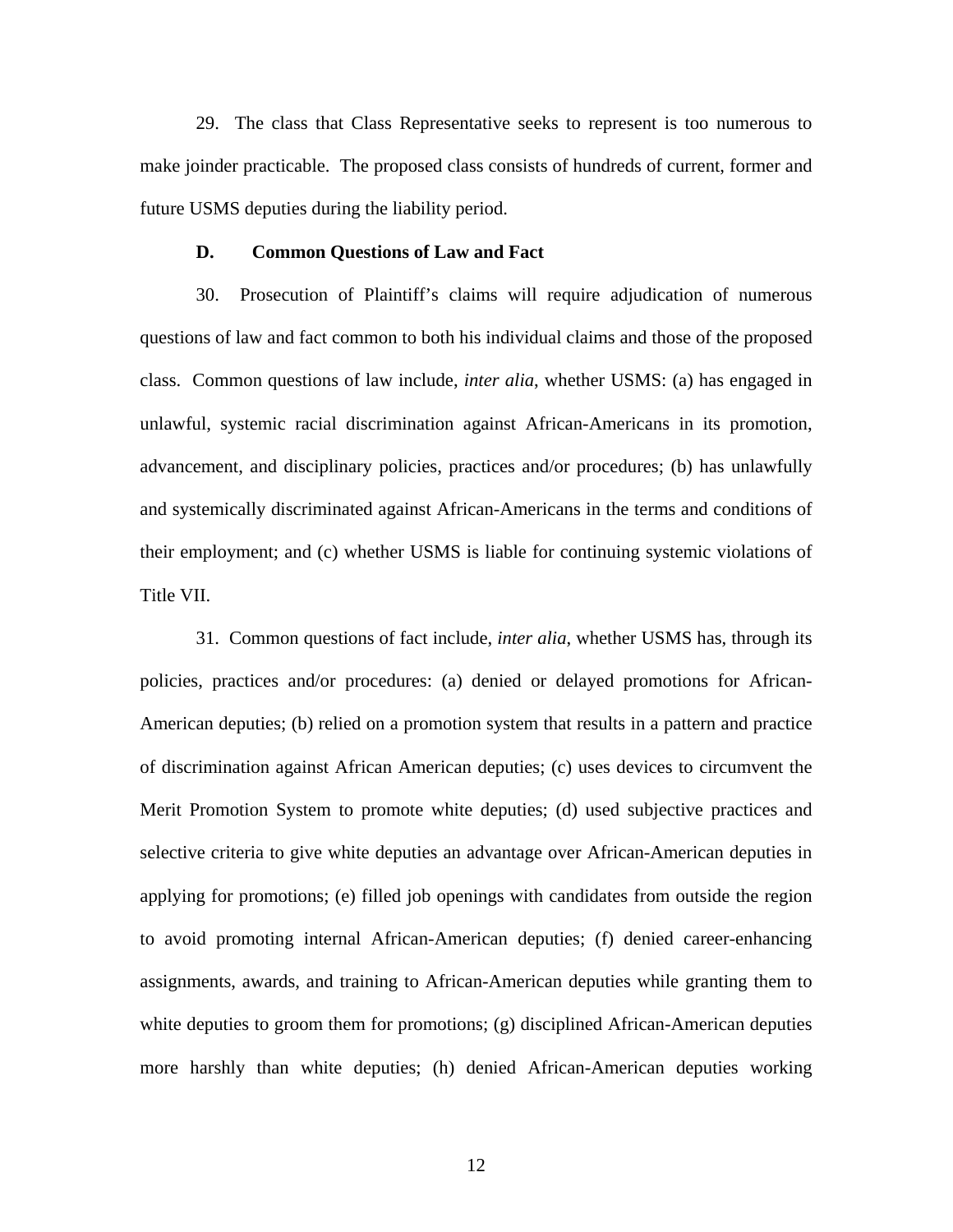conditions equal to those of similarly situated white deputies; and (i) subjected African-American deputies to acts of racial bias from white deputies.

 32. USMS's employment policies, practices and/or procedures affecting Plaintiff and the proposed class are set at the agency level and apply universally to all class members. These policies, practices and/or procedures are not unique or limited to any particular USMS department, but instead concern all departments and therefore adversely affect Plaintiff and proposed class members no matter the USMS division or position in which they work. A pattern and practice of discrimination against African-Americans – in promotion and advancement, work environment and terms and conditions of employment – occurs throughout all levels and divisions of USMS.

## **E. Typicality of Claims and Relief Sought**

 33. Class Representative's claims are typical of the proposed class. Plaintiff asserts claims in each of the categories of claims he asserts on behalf of the proposed class. The relief Plaintiff seeks for racial discrimination complained of herein is also typical of the relief sought on behalf of the proposed class.

 34. Class Representative, like members of the proposed class, is an African-American employee who has worked for USMS during the liability period. Discrimination occurs as a pattern and practice across all levels and departments of USMS. African-American deputies of USMS are denied opportunities for advancement and promotions given to white deputies. Because of their race, African-American deputies are also subject to hostile work environments and disparate terms and conditions of employment. Such discrimination affects Class Representative and the proposed class members in similar ways.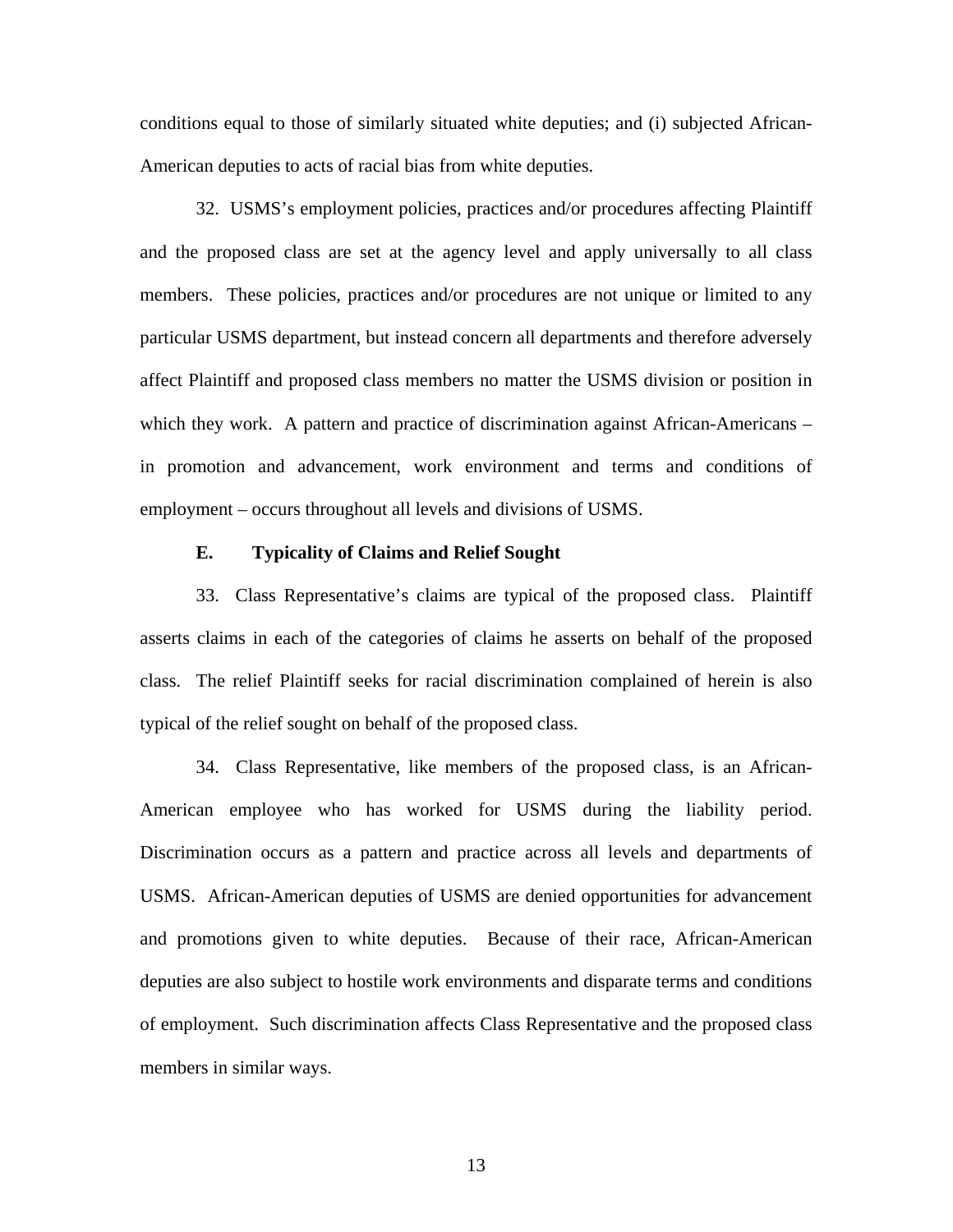35. The relief necessary to remedy Class Representative's claims is the same relief necessary to remedy the claims of the proposed class members. Class Representative seeks the following relief for his individual claims and for those of the proposed class: (a) declaratory judgment that USMS has engaged in systemic racial discrimination against African-American deputies by limiting their ability to be promoted within the agency, limiting their opportunities to obtain training, awards and assignments, and subjecting them to disparate terms and conditions of employment; (b) a permanent injunction against such continuing discriminatory conduct; (c) restructuring of USMS's promotion, transfer, award, training, performance evaluation, work environment and discipline policies, practices and/or procedures so that African-American deputies will be able in the future to compete fairly for promotions, transfers and assignments to better and higher-paying positions within the agency, with terms and conditions of employment traditionally employed by white deputies; (d) restructuring the USMS workforce so that African-American deputies are assigned to the positions and classifications they would have held now in the absence of USMS's past racial discrimination; (e) damages, back pay, and other equitable remedies necessary to make African-American deputies whole from USMS's past discrimination.

## **F. Adequacy of Representation**

 36. Class Representative's interests are co-extensive with those of the members of the class he seeks to represent in this case. He seeks to remedy USMS's discriminatory employment polices, practices and/or procedures so that African-American deputies: (1) will no longer be prevented from advancement and promotion within the agency; (2) will not be subject to disparate terms and conditions of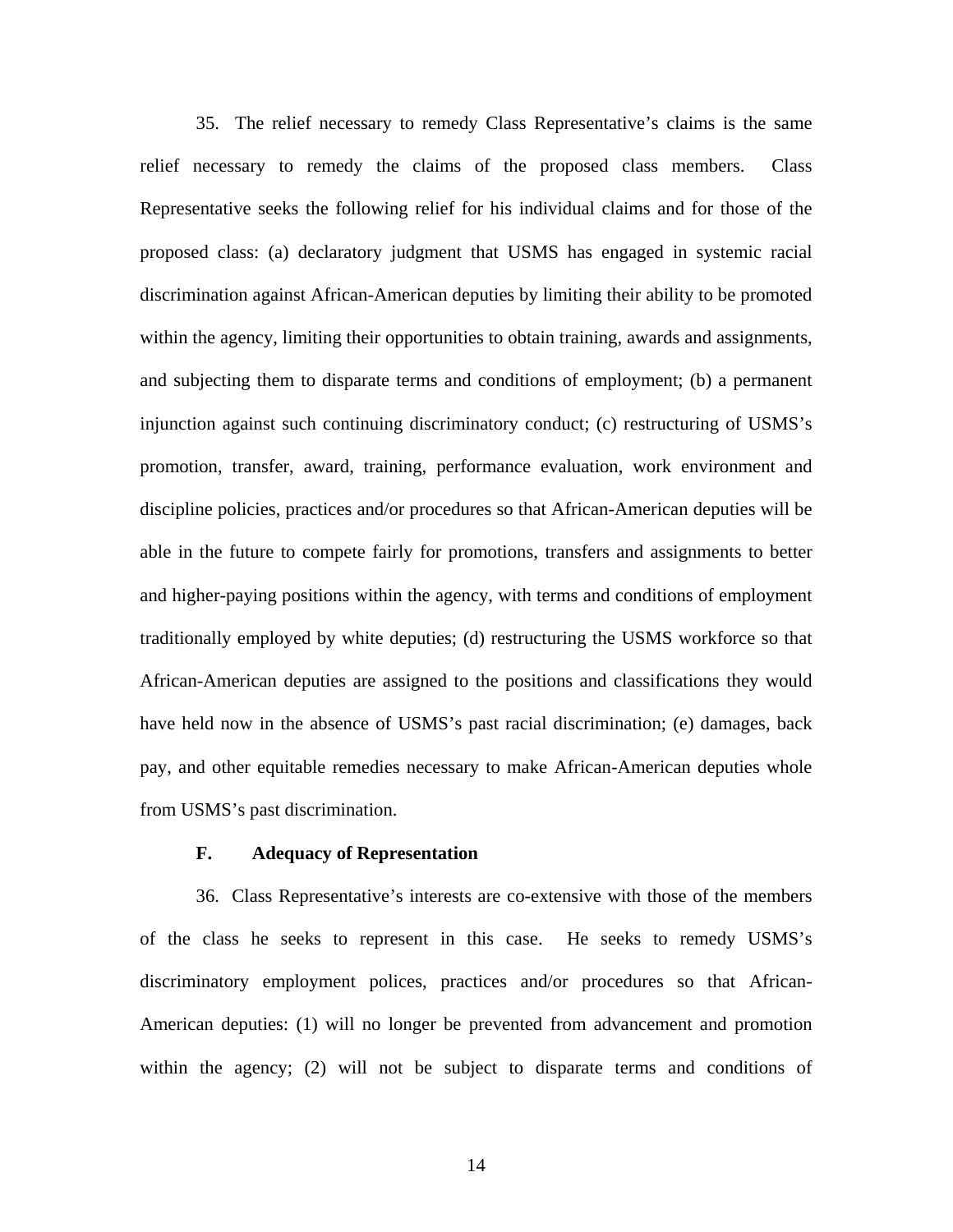employment because of their race; and (3) will not be subject to harsher discipline than non-African-American deputies. Class Representative is willing and able to represent the class fairly and vigorously as he pursues his individual claims in this action.

 37. Class Representative has retained counsel who are qualified, experienced, able to conduct this litigation and able to meet the time and fiscal demands of litigating an employment-discrimination class action of this size and complexity. The combined interests, experience and resources of Class Representative and his counsel to litigate competently the individual and class claims at issue clearly satisfy the adequacy of representation requirement of Fed. R. Civ. P. 23(a)(4).

#### **G. Requirements of Rule 23(b)(2)**

 38. USMS has acted on grounds generally applicable to Class Representative and the proposed class by adopting and following systemic policies, practices and/or procedures that are discriminatory on the basis of race. Race discrimination is the agency's standard operating procedure rather than a sporadic occurrence. USMS has refused to act on grounds generally applicable to the class by, *inter alia*, refusing to adopt and apply promotion, advancement, transfer and disciplinary policies, practices and/or procedures that do not discriminate against African-American deputies; and conditions of employment for African-American deputies. USMS's systemic discrimination and refusal to act on grounds that are not discriminatory make appropriate the requested final injunctive and declaratory relief with respect to the class as a whole.

 39. Injunctive and declaratory relief are the predominant forms of relief sought in this action because they are the culmination of the proof of USMS's individual and classwide liability at the end of Stage I of a bifurcated trial. In addition, injunctive and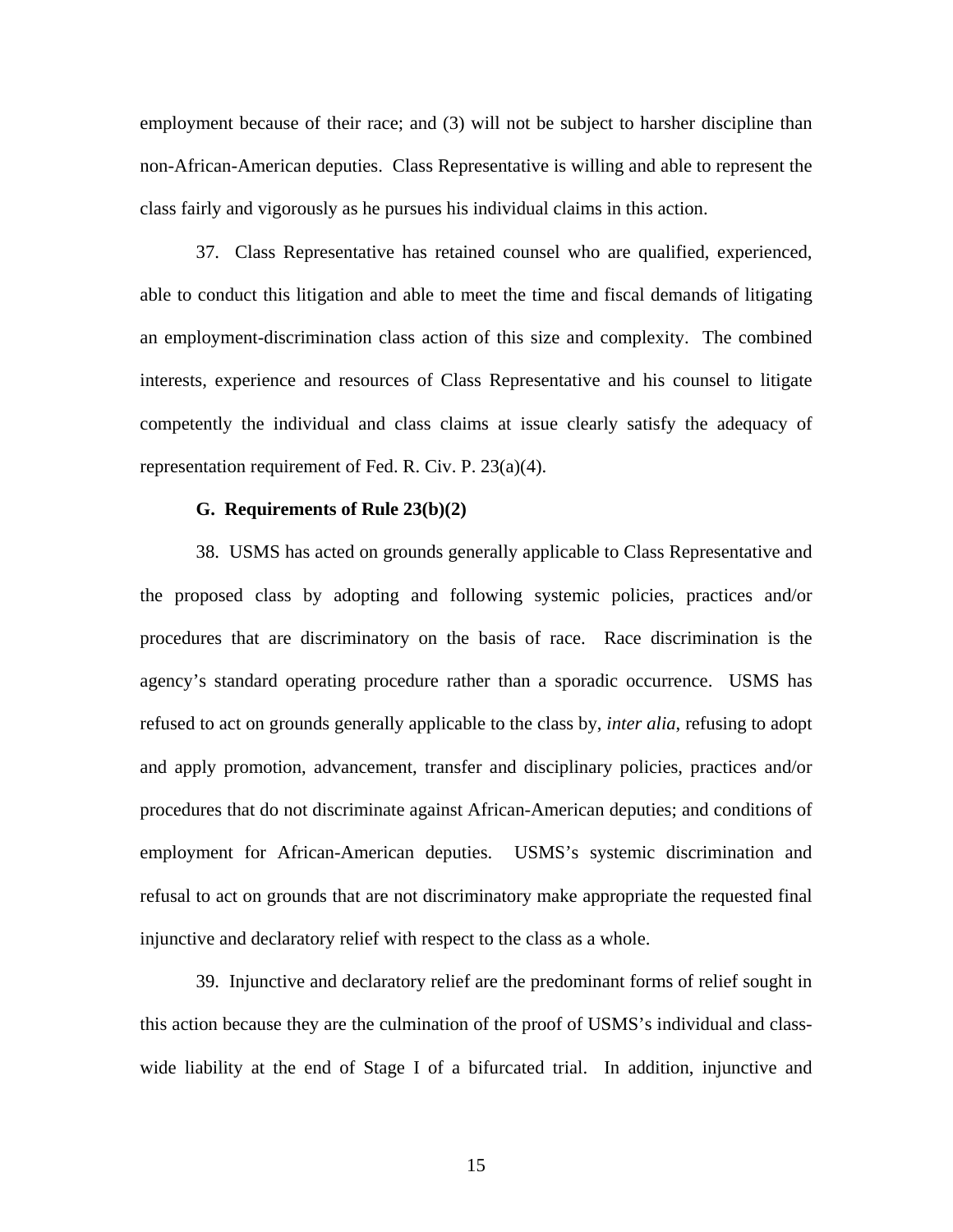declaratory relief are the essential predicate for Class Representative's and class members' entitlement to monetary and non-monetary remedies at Stage II of such a trial. Declaratory and injunctive relief flow directly from proof of the common questions of law and fact regarding the existence of systemic racial discrimination against African-American deputies at USMS. Declaratory and injunctive relief are the factual and legal predicates for Class Representative's and the class members' entitlement to monetary and non-monetary remedies for individual losses caused by, and for exemplary purposes necessitated by, such systemic discrimination.

## **H. Requirements of Rule 23(b)(3)**

 40. The common issues of law and fact affecting the claims of Class Representative and proposed class members, including, but not limited to, the common issues identified in Subsection D above, predominate over any issues affecting only individual claims.

 41. A class action is superior to other available means for the fair and efficient adjudication of the claims of Class Representative and members of the proposed class. The cost of proving USMS's pattern and practice of discrimination makes it impracticable for Class Representative and members of the proposed class to pursue their claims individually.

## **VI. ALLEGATIONS OF THE TITLE VII CLASS REPRESENTATIVE**

#### **Background**

42. **Class Representative David Grogan** first joined USMS as a Cooperative Education Student in 1988, and subsequently became a Deputy United States Marshal in 1990. During his time as a Deputy, he rose quickly to the level of GS-5 under the 15-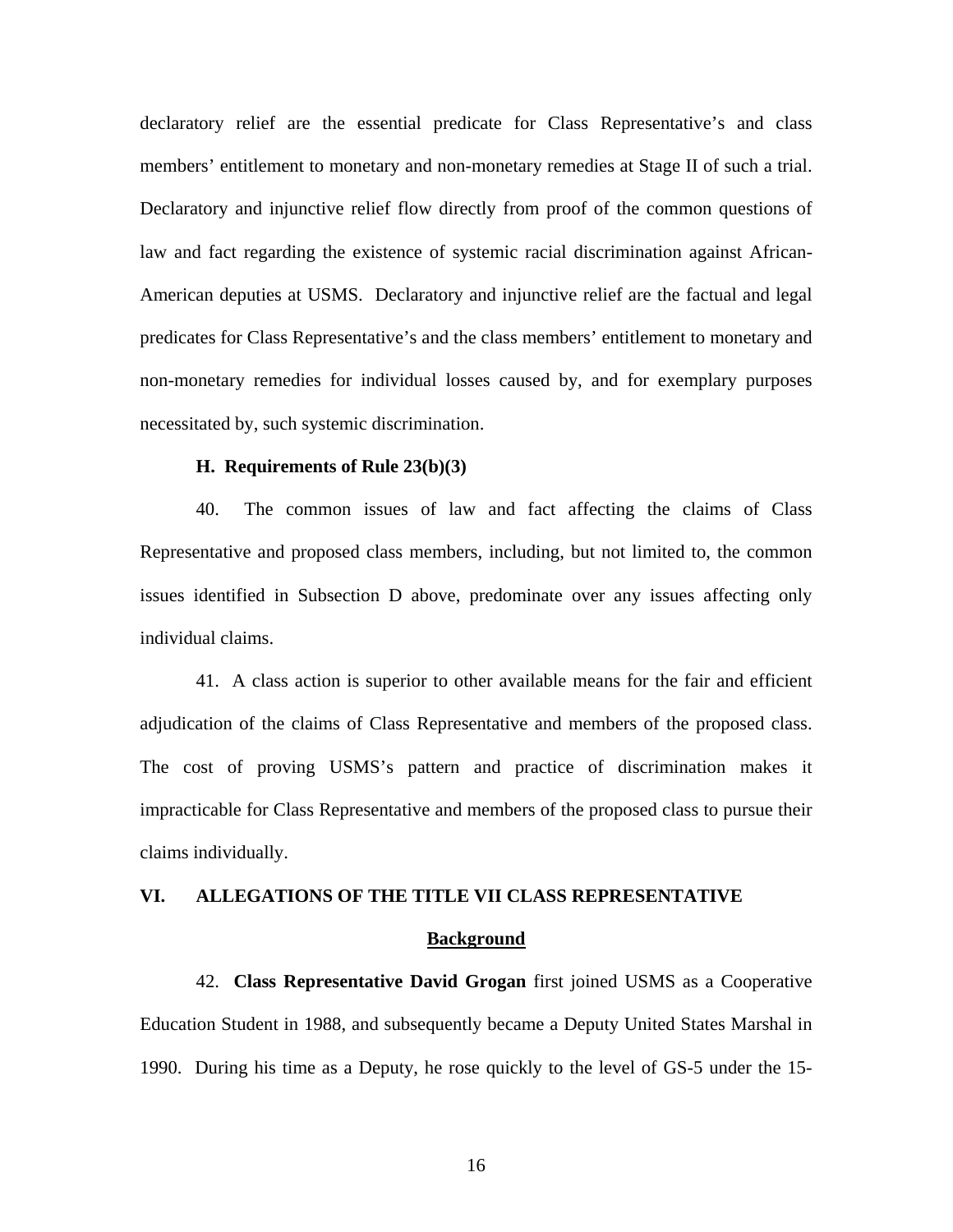level General Schedule grading system for white-collar federal employees. In 1992, he became an Inspector, a position he held for 13 years until his position was upgraded to Senior Inspector (a GS-13 position) in the fall of 2005 because of Congressional allocation of funds to upgrade the particular Inspector position. In the summer of 2007, after being passed over for a promotion, Mr. Grogan voluntarily transferred to a position as a general operations Supervisory Inspector position in an attempt to escape a racially hostile work environment. He remained a Supervisory Inspector until he transferred to the District of Columbia Superior Court as a Supervisory Deputy United States Marshal in October of 2007. Mr. Grogan transferred out of the division he was working at as a Supervisory Inspector ("Division"), in large part because of the discriminatory practices and the racially hostile work environment he encountered at the Division.

43. Mr. Grogan was denied recognition and promotions despite his demonstrably excellent job performance. Mr. Grogan is a highly decorated United States Marshal who has received letters of recognition and appreciation from the U.S. Department of Justice, U.S. Attorney's Office, Deputy Attorney General, Undersecretary of Homeland Security, several judges, and many area colleges and high schools that have invited him to speak about his career. During his long tenure as an Inspector, Mr. Grogan successfully maintained a Top Secret Clearance for over 15 years and was responsible for Top Secret Background investigations to determine employment suitability as part of the hiring process for support staff and Deputy U.S. Marshals. He also established himself as a highly effective investigator, capable of eliciting information from a broad range of individuals, and was instrumental in the development of Standard Operational Procedures for Dignitary Protective Services assignments.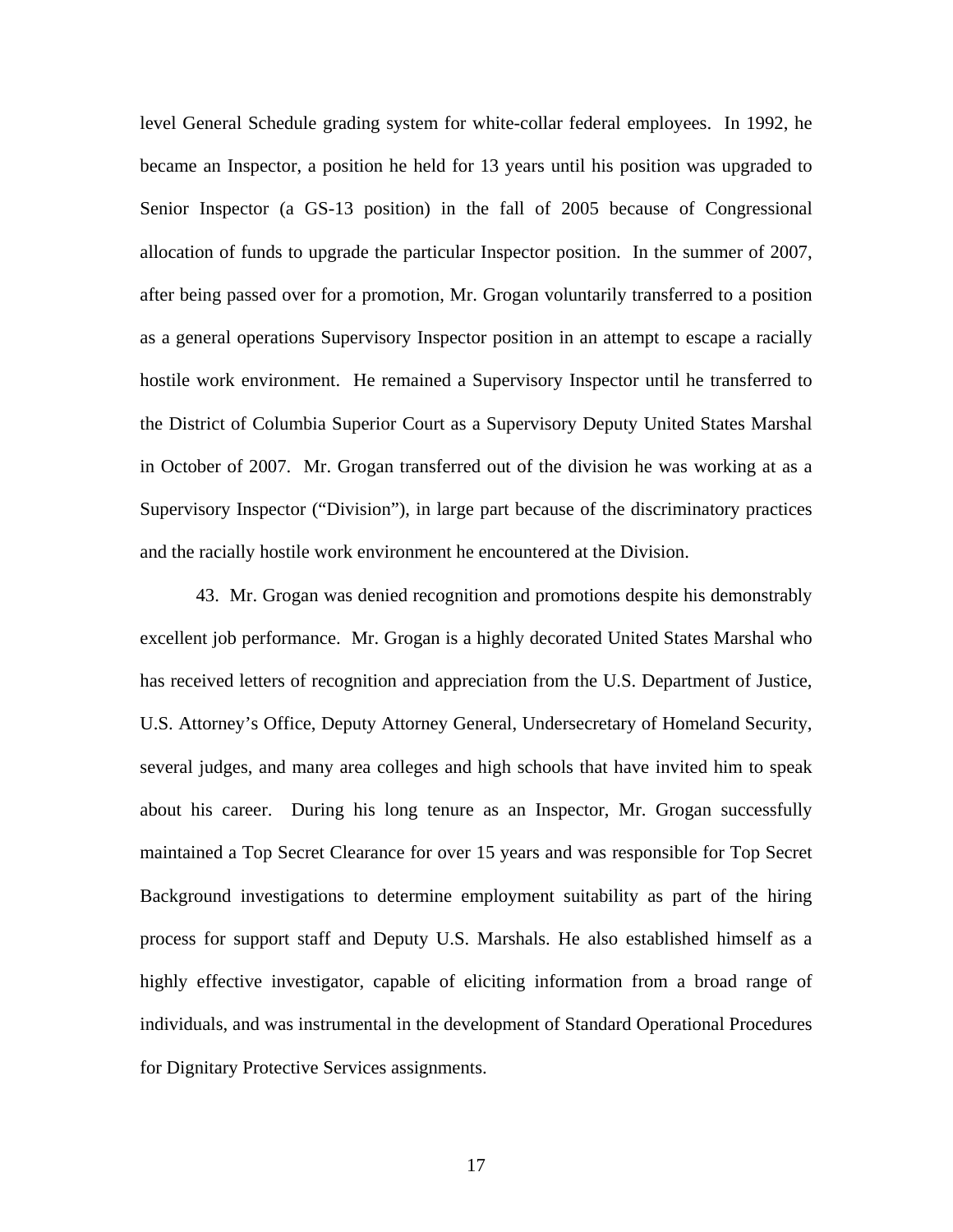44. Mr. Grogan's exemplary professional achievements demonstrate that the hostility, difficulty and denial of promotions he has faced at USMS are in fact the result of racial discrimination.

#### **Denials of Promotion**

45. On May 16, 2007, Mr. Grogan was denied promotions to several vacant GS-14 positions. Ultimately, one of these positions, a Senior Management position, was given to S.C., a white employee who had demonstrated severe managerial difficulties while employed in a Case Management position at USMS headquarters. S.C. was laterally transferred away from her headquarters position and essentially promoted to the position of Supervisory Inspector, bypassing the Merit Promotions System and making her eligible for a Senior Management position. In fact, S.C. was promoted to a Senior Management Position in May 2007, denying Mr. Grogan the position despite his strong qualifications and his much more promising managerial history.

46. During this same round of promotions, Mr. Grogan was also denied promotions to the Dignitary Protection Unit – despite being one of the originators of the unit – and to positions within the Human Resources department. All of these promotional opportunities were given to considerably less qualified white males.

47. In September of 2007, Mr. Grogan was again denied promotions to several vacant Senior Management positions. One such position was instead given to a much less experienced and less qualified white male, J.P., who had been groomed for the position by being placed in it during the interim period. At the time of his promotion, J.P. had no field experience of any kind, and less than five years of administrative Case Management experience. In contrast, Mr. Grogan at that point had fifteen years of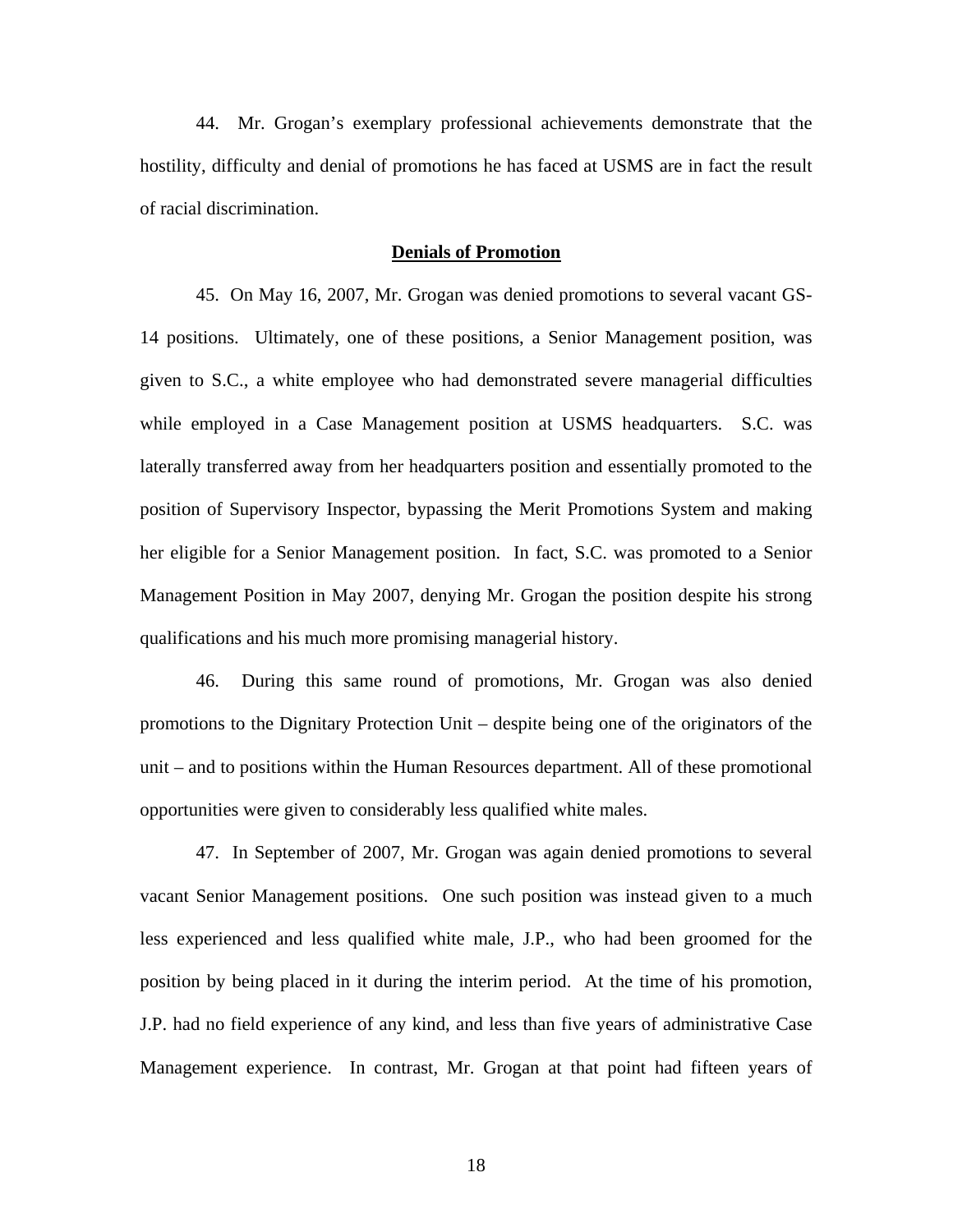distinguished experience in the relevant field and had gathered the experience, knowledge, skills and abilities to serve in Senior Management in the particular field. Nonetheless, despite Mr. Grogan's clearly superior qualifications for the Senior Management position, he was passed over in favor of J.P.

48. On April 4, 2008, Mr. Grogan was discriminatorily denied a promotion to a GS-14 position as an Assistant Chief for the Eastern District of Virginia, which is in the Washington Metropolitan Area. Despite Mr. Grogan's higher level of qualifications, skills and experience for the position, the promotion was given to a white male who was given a government-paid transfer from Oklahoma to assume the position.

#### **Denial of Career-Enhancing Awards, Special Assignments and Training**

49. In September through November of 2007, Mr. Grogan was discriminated against in the issuing of employee awards. As discussed *supra*, paragraph 43, Mr. Grogan has earned accolades from numerous other agencies in recognition of his outstanding achievements as a Deputy United States Marshal. However, due to USMS's subjective procedure for issuing awards, Mr. Grogan has never received any recognition from USMS itself.

50. Specifically, Mr. Grogan has never received the USMS Director's "Fit Award," an award in recognition of outstanding physical fitness that comes with a cash bonus and several points on USMS's promotional package. Mr. Grogan has never received the award even though a) he is the most physically fit Operational Employee in the USMS; b) he has represented the USMS in several sporting events against the best athletes in law enforcement and firefighting in the world; c) he has been recognized as a Gold Medalist; and d) he was once featured in the USMS Monitor – a national quarterly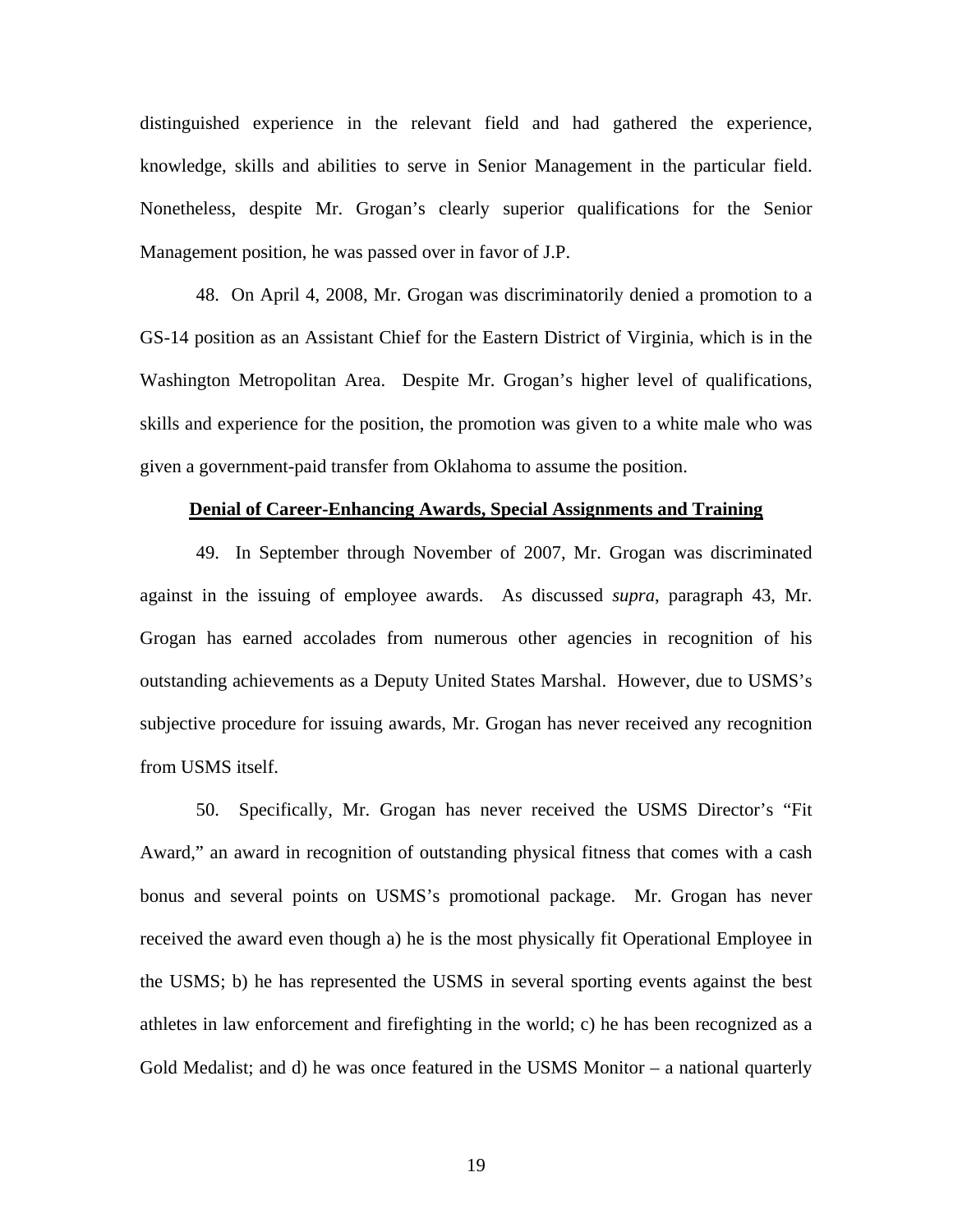publication – for his outstanding physical fitness accomplishments. Because of his clearly impressive credentials in this area, Mr. Grogan suggested to one of his supervisors in the fall of 2007 that he be considered as a candidate for the USMS Director's Fit Award. Instead, it was given to a much less qualified white male.

51. Mr. Grogan has been discriminated against in the distribution of special assignments. For example, in September of 2007, he was denied a long-term special assignment to become a member of the Critical Incident Response Team, despite his ample qualifications for the assignment.

52. Finally, Mr. Grogan has been discriminated against in the distribution of career-advancing training opportunities. During May through September of 2007, Mr. Grogan was denied Supervisory Leadership Development training, Contracting Officer training, and Spanish training, despite his eligibility for and interest in each of these opportunities.

53. These discriminatory practices in the distribution of special assignments, awards and training are rampant throughout USMS. Additionally, because assignments, awards and training are often precursors to promotion, the racial discrimination pervading the distribution of these benefits reinforces USMS's discriminatory practices in awarding promotions.

#### **Discrimination in Terms and Conditions of Employment**

54. Mr. Grogan has also been subjected to USMS's policy and practice of discriminating on the basis of race in setting terms and conditions of employment. This policy and practice manifests itself in employee discipline practices, scheduling flexibility, and access to basic employee benefits.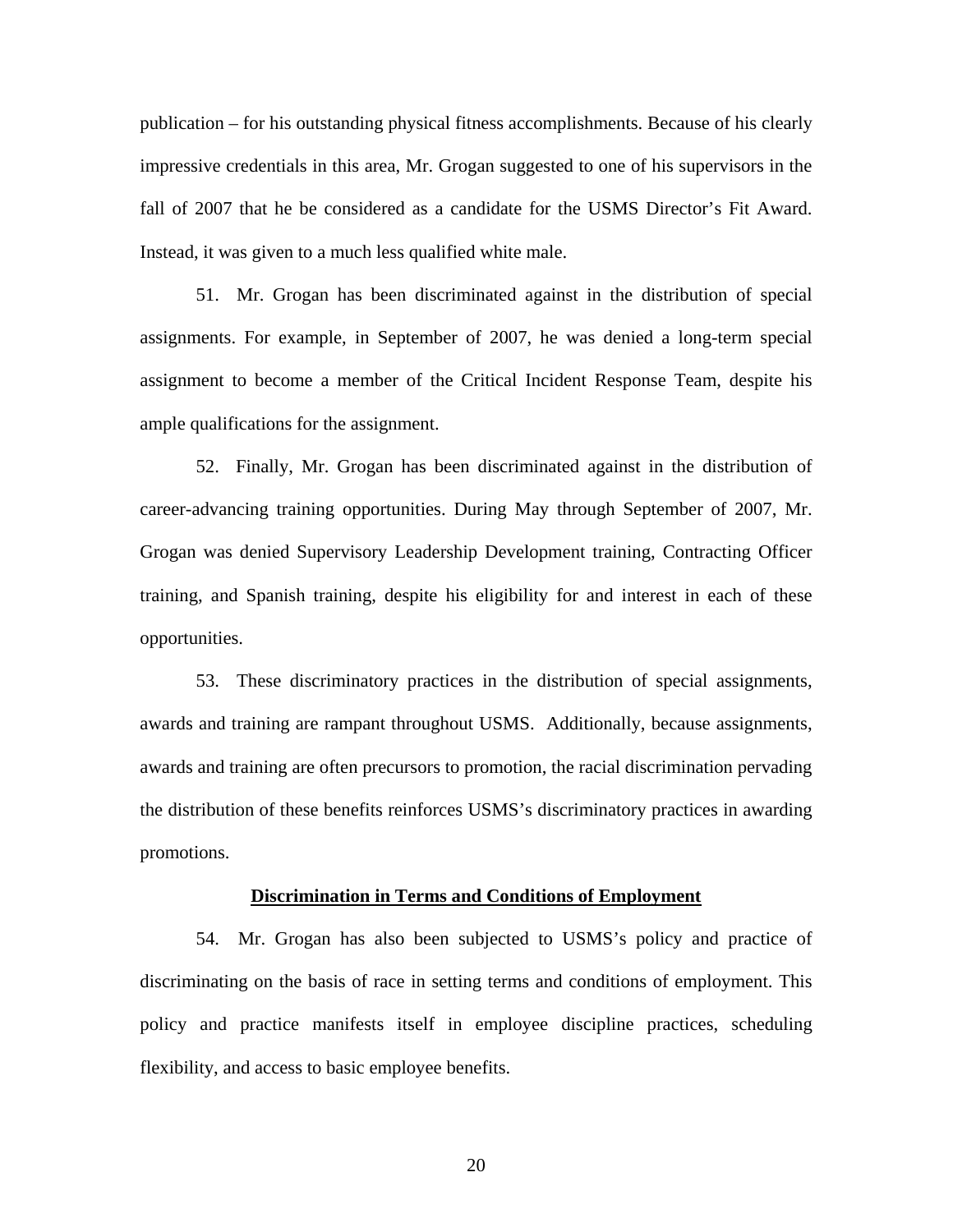55. Upon information and belief, Mr. Grogan was subjected to hostile and excessive reprimands not visited upon his white coworkers. For example, in June of 2007, a glitch in a computer program caused inaccuracies on Mr. Grogan's time and attendance forms. Chief M.G. called Mr. Grogan into his office, where he subjected Mr. Grogan to a violent tantrum of screaming and yelling, questioned Mr. Grogan's proficiency and competence, and generally acted enraged at Mr. Grogan – all because of a minor incident beyond Mr. Grogan's control. In contrast, when R.S., a white Supervisory Inspector, experienced the same problem with his computer system, Chief M.G. calmly asked R.S. to correct the numbers manually. During Chief M.G.'s frequent fits of rage and anger, he often reminded Mr. Grogan that he was keeping a file on all of Mr. Grogan's actions. These threatening reminders began two weeks after Mr. Grogan was placed under Chief M.G.'s command.

56. Mr. Grogan's superiors have also subjected him to numerous reprimands on the basis of false and frivolous allegations made against him by his white co-workers and even subordinates. See *infra* paragraphs 60 through 64.

57. Additionally, Mr. Grogan is effectively denied such basic employee benefits as access to the gym. USMS policy entitles all Deputies to three hours a week of gym time. However, Mr. Grogan's attempts to use the gym consistently resulted in harassment from his white colleagues, to the extent that he was effectively unable to use the gym during the final months of his employment at the Division where he worked.

58. For example, in August of 2007, Mr. Grogan attempted to use the USMS gym while Chief M.G. was also using the gym. An exchange then ensued during which Chief M.G. taunted, insulted and harassed Mr. Grogan, stating that he "set a bad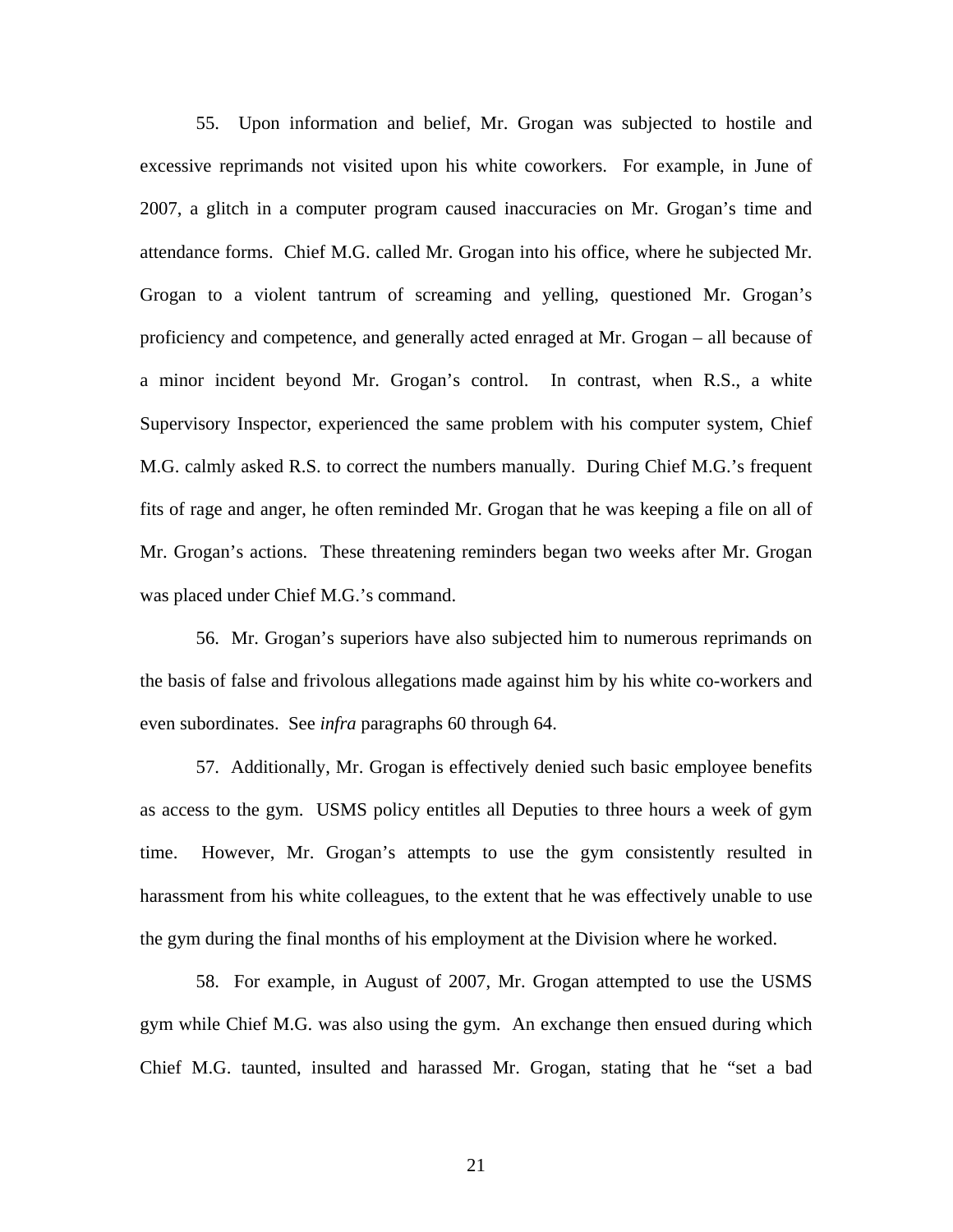example" because he spent too much time exercising and did not take his job seriously. This was self-evidently a spurious accusation, given that Chief M.G. himself was using the gym at that time, and frequently used the gym at the same time as Mr. Grogan. In this way, Chief M.G. and several of his white friends attempted to use Mr. Grogan's physical fitness to reinforce their racial stereotypes of Mr. Grogan as lazy. Their harassment constructively denied Mr. Grogan the basic employee benefit of access to the gym.

59. Mr. Grogan was also subjected to discriminatory terms and conditions of employment in the area of scheduling flexibility. Because the USMS facility where Mr. Grogan worked was operational twenty-four hours a day, seven days a week, most senior employees enjoyed flexible scheduling options. However, in the spring of 2007, when Mr. Grogan first came under the supervision of Chief M.G., he met with Chief M.G. to discuss his shift times. At that point, he indicated that he wished to work from 9 a.m. to 5 p.m. Chief M.G., however, requested that he work a later shift, and Mr. Grogan agreed under pressure to work from 10 a.m. to 6 p.m. The following day, Chief M.G. emailed Mr. Grogan to inform him that his shift would be from 11 a.m. to 7 p.m. – an hour later than the agreed-upon shift and two hours later than the shift Mr. Grogan had initially requested. Mr. Grogan is unaware of white employees who have been subjected to similar unfavorable treatment in setting their schedules.

## **VII. INDIVIDUAL ALLEGATIONS OF THE PLAINTIFFS**

## **A. David Grogan**

60. In addition to being subjected to Defendant USMS' discriminatory policies and practices, Plaintiff David Grogan has also been subjected to a racially hostile work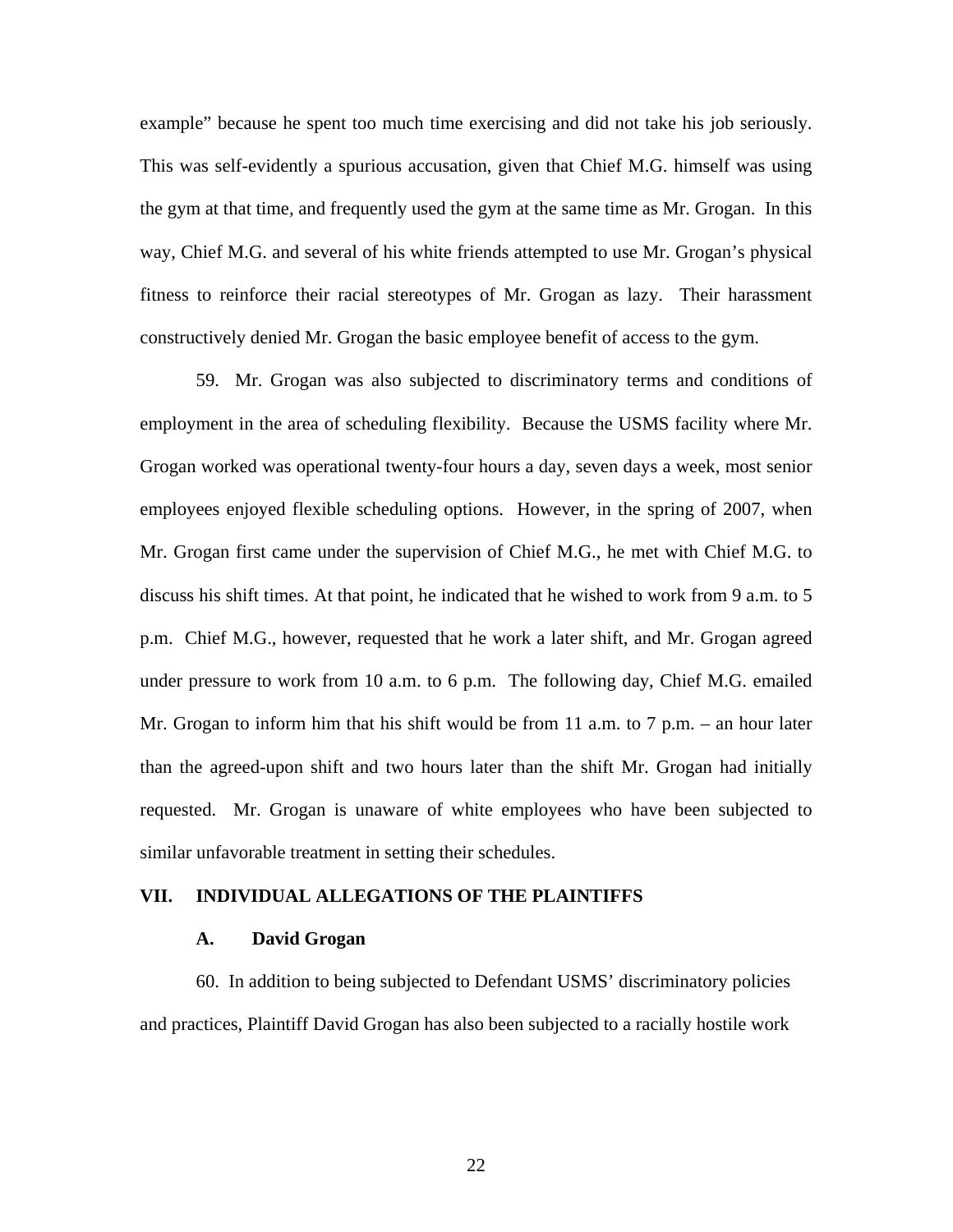environment. Furthermore, USMS has unlawfully retaliated against him for reporting racial workplace discrimination to the EEO.

#### **Racially Hostile Work Environment**

61. From the spring of 2007 to the end of his affiliation with his assigned Division in October of 2007, Mr. Grogan endured a hostile work environment. The hostile environment included: a) supervisor Chief M.G.'s regular, consistent verbal abuse and hostile conduct towards Mr. Grogan, despite Mr. Grogan's high integrity and exemplary job performance; b) white co-workers' constant leveling of false, frivolous and racist accusations against Mr. Grogan, intended to portray him as lazy and incompetent, and consistently credited by Chief M.G. despite their falsity; and c) white co-workers' frequent use of racial insinuations and insulting remarks towards Mr. Grogan.

62. Virtually from the moment that Mr. Grogan came under his supervision, Chief M.G. subjected Mr. Grogan to racial hostility and treated him markedly differently from his white counterparts. One example of this is the occurrence described *supra*, paragraph 55, in which Chief M.G. overreacted and blamed Mr. Grogan for a minor computer glitch beyond his control. Similarly, in mid-September of 2007, Chief M.G. became enraged and directed a violent tirade at Mr. Grogan simply because Mr. Grogan had asked a routine policy question pertaining to work travel on holidays. On information and belief, Chief M.G. did not subject white employees to similar demeaning and unprofessional treatment.

63. Chief M.G. also colluded with a "good old boys" network of his white friends in maintaining a hostile work environment for Mr. Grogan, and in reinforcing false racial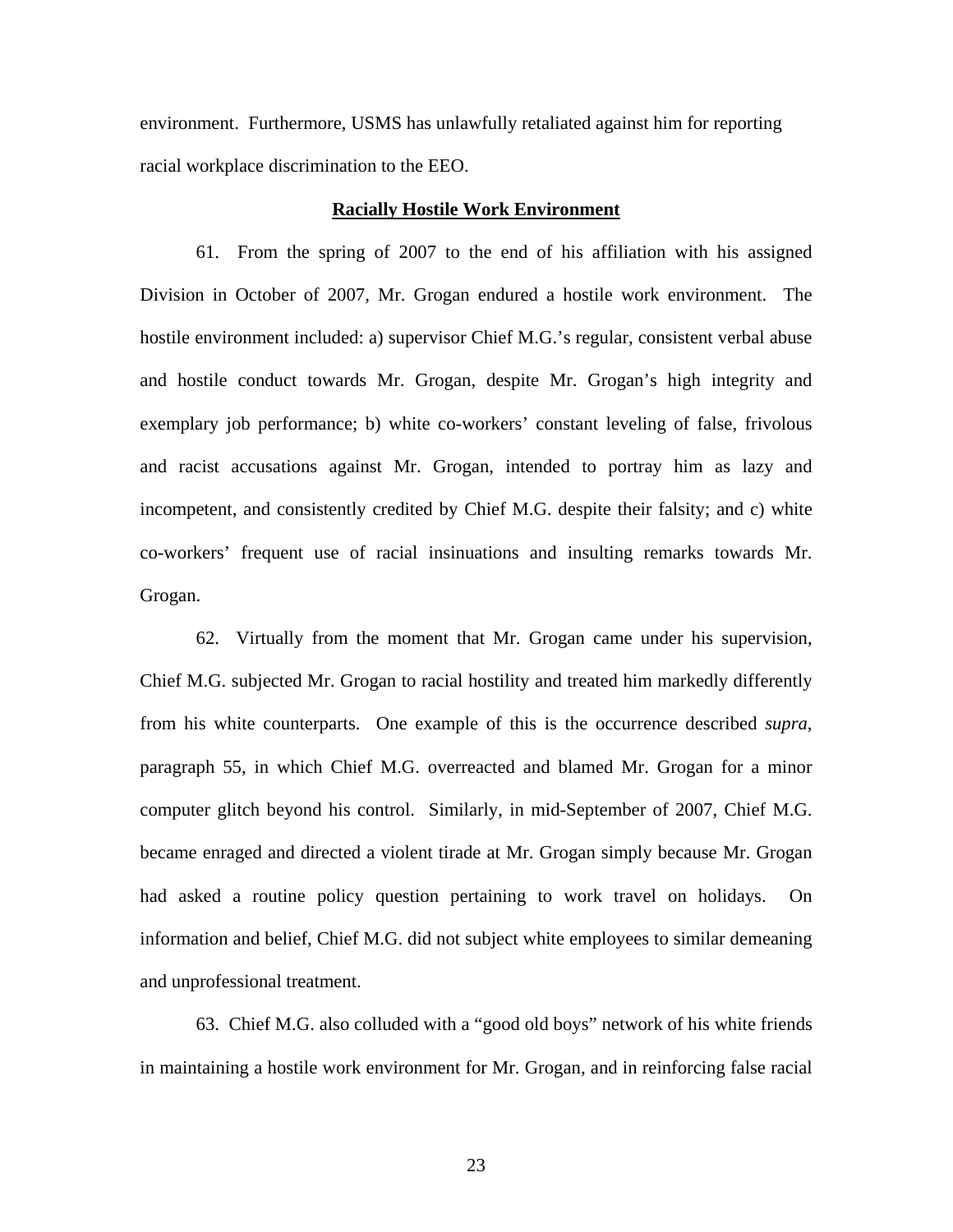stereotypes of Mr. Grogan as lazy and incompetent. For example, in May of 2007, white employee D.T. emailed Mr. Grogan and copied Mr. Grogan's then-supervisor about a small, routine matter. D.T.'s email was highly patronizing and evinced an assumption that Mr. Grogan was incompetent as a Supervisory Inspector. Chief M.G. agreed with and reinforced D.T.'s racially motivated criticisms of Mr. Grogan even though they were patently unfounded.

64. In a similar incident in September of 2007, Mr. Grogan received an email from D.T., expressing concern that Mr. Grogan had assigned missions to Inspectors who were already oversubscribed and indicating that those missions had been re-assigned. Although this was an insignificant matter that did not require further attention, D.T. upbraided Mr. Grogan and admonished him that he "didn't have time to clean this up." Program Manager T.W., another member of the "good old boys" network, subsequently added his own email reprimanding Mr. Grogan for this insignificant mistake. Both of these emails were copied to Chief M.G. and represented an ongoing effort within that network to promote a false image of Mr. Grogan as a deficient employee. The incidents described in this and the previous paragraph did not stem from sincere concerns about Mr. Grogan's performance, which was consistently meritorious. Instead, they reflected Chief M.G.'s desire to maintain a workplace racial hierarchy through the maintenance of his "good old boys" network, and his consistent practice of evaluating Mr. Grogan based on racial stereotypes rather than actual job performance.

65. In another incident, during a meeting called by Chief M.G., John Ludwig –a white employee and another member of Chief M.G.'s "good old boys" network – told Chief M.G. that, "Dave Grogan doesn't take his job seriously because he works out at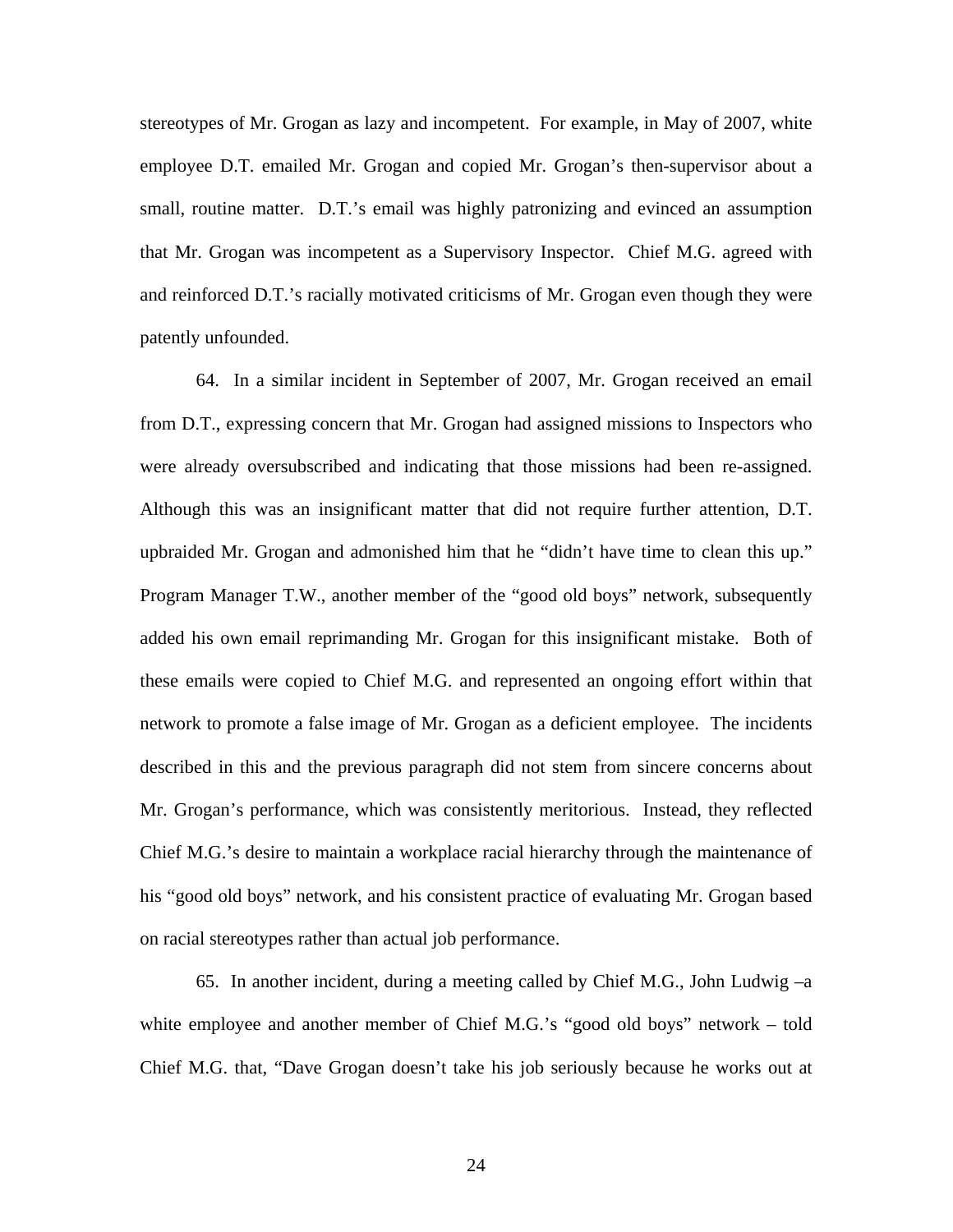0600." Without hesitation, Chief M.G. adamantly agreed with Mr. Ludwig, despite the fact that Chief M.G. would also work out in the morning. Mr. Ludwig was actually the one who did not take his job seriously because after reporting to work at 0600 he would sleep on the job. Although deputies are entitled to work out at the gym a limited number of hours, they are never allowed to sleep on the job. Chief M.G. was fully aware that Mr. Ludwig would sleep on the job every morning, and yet he chose to favor Mr. Ludwig and supported Mr. Ludwig's unfounded accusations against Plaintiff Grogan.

66. Chief M.G.'s eagerness to credit the allegations of Mr. Ludwig – who has since been convicted of shooting and murdering his wife – again reflects the existence of a racially stratified workplace, and a "good old boys" network composed of Chief M.G.'s white friends.

67. In addition to his pattern of verbally attacking Mr. Grogan and crediting false accusations against him, Chief M.G. also subjected Mr. Grogan to derogatory statements about African Americans in general. For example, in June 2007, Mr. Grogan emailed Chief M.G. and another superior about the possibility of appointing a Deputy to act as a liaison between USMS and the Metropolitan Police Department. Chief M.G. initially approved of this idea. However, when Chief James Brooks appointed an African-American female to the position, Chief M.G. became enraged and withdrew his support for the idea, stating that his USMS Division would not support her appointment.

68. In connection with the same incident, Chief M.G. stated, "I don't know why we are getting involved with these clowns anyway," referring to the predominantly black Metropolitan Police Department. Chief M.G. also accused Mr. Grogan of being "tight" with Assistant Director Sylvester Jones, an African American who occupies a Senior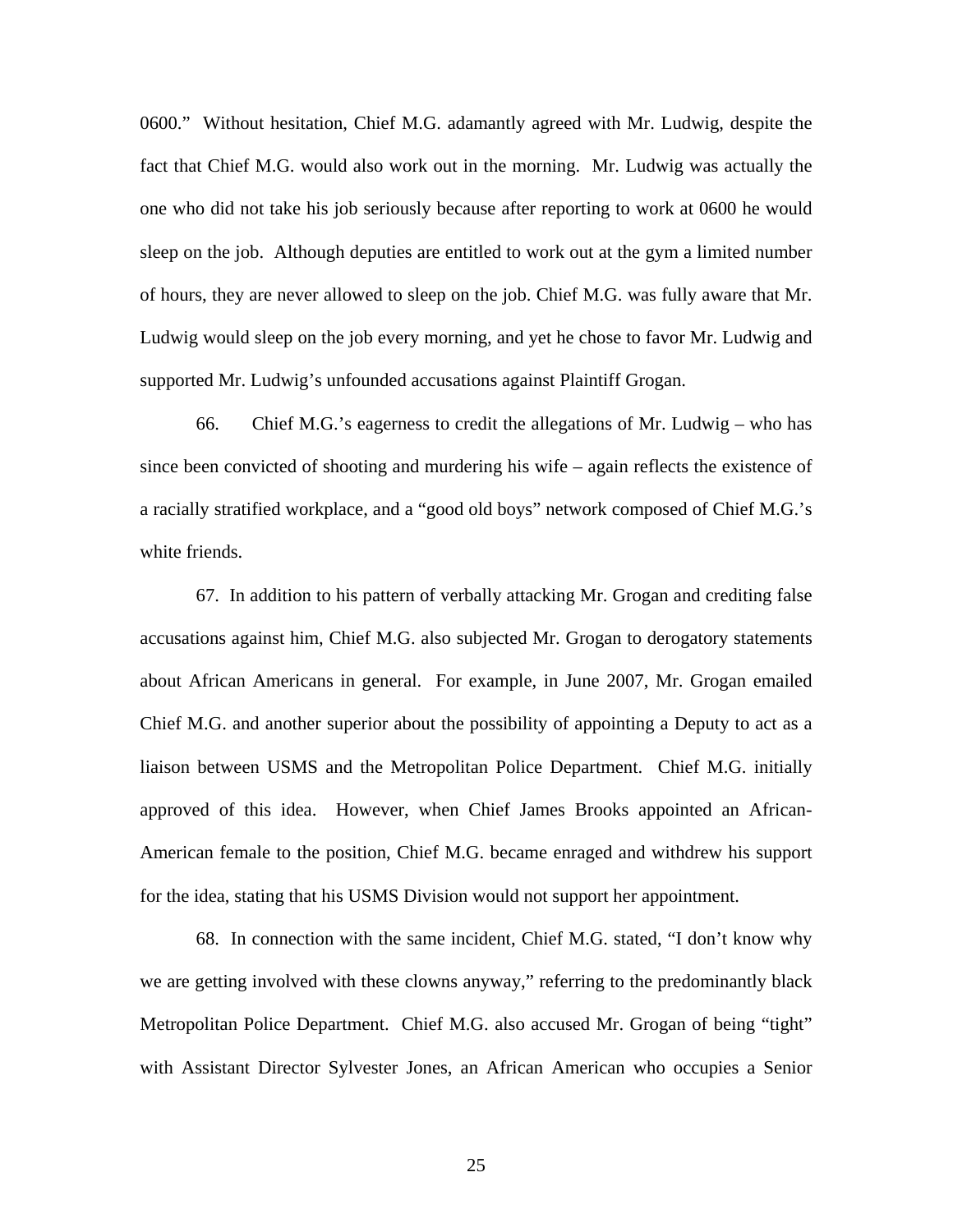Executive Service (SES) managerial position in USMS, and has said that he knows Mr. Jones "shoots from the hip" but that Mr. Grogan must always listen to Chief M.G. Mr. Grogan reasonably interpreted these remarks to be hostile and derogatory toward African Americans in general.

69. In the fall of 2007, the hostile environment created by Chief M.G. and his "good old boys" network forced Mr. Grogan to see a psychiatrist. After consulting with Mr. Grogan regarding all of his horrific experiences during his tenure in his USMS Division, the psychiatrist diagnosed Mr. Grogan with work-related stress and anxiety. He suggested that Mr. Grogan take 80 hours of sick leave to cope with his condition and eventually recommended that Mr. Grogan never return to his position within the Division under Chief M.G.

70. These incidents are representative of a continual campaign – which persisted from 2004 through the end of Mr. Grogan's tenure within the Division under Chief M.G. in 2008 – to tarnish Mr. Grogan's professional reputation and discredit his considerable achievements as a Deputy United States Marshal/Inspector, all in the service of racial stratification.

71. All other sections of this Complaint are incorporated by reference in this section. Paragraphs 54 through 59, *supra*, also provide examples of the workplace racial hostility to which Mr. Grogan was subjected.

#### **Retaliation**

72. In 2005, after a different episode in which Mr. Grogan had endured a racially hostile work environment while working in the Division for white supervisor Chief M.G., Mr. Grogan filed an EEO complaint. In the EEO Complaint, Mr. Grogan asserted that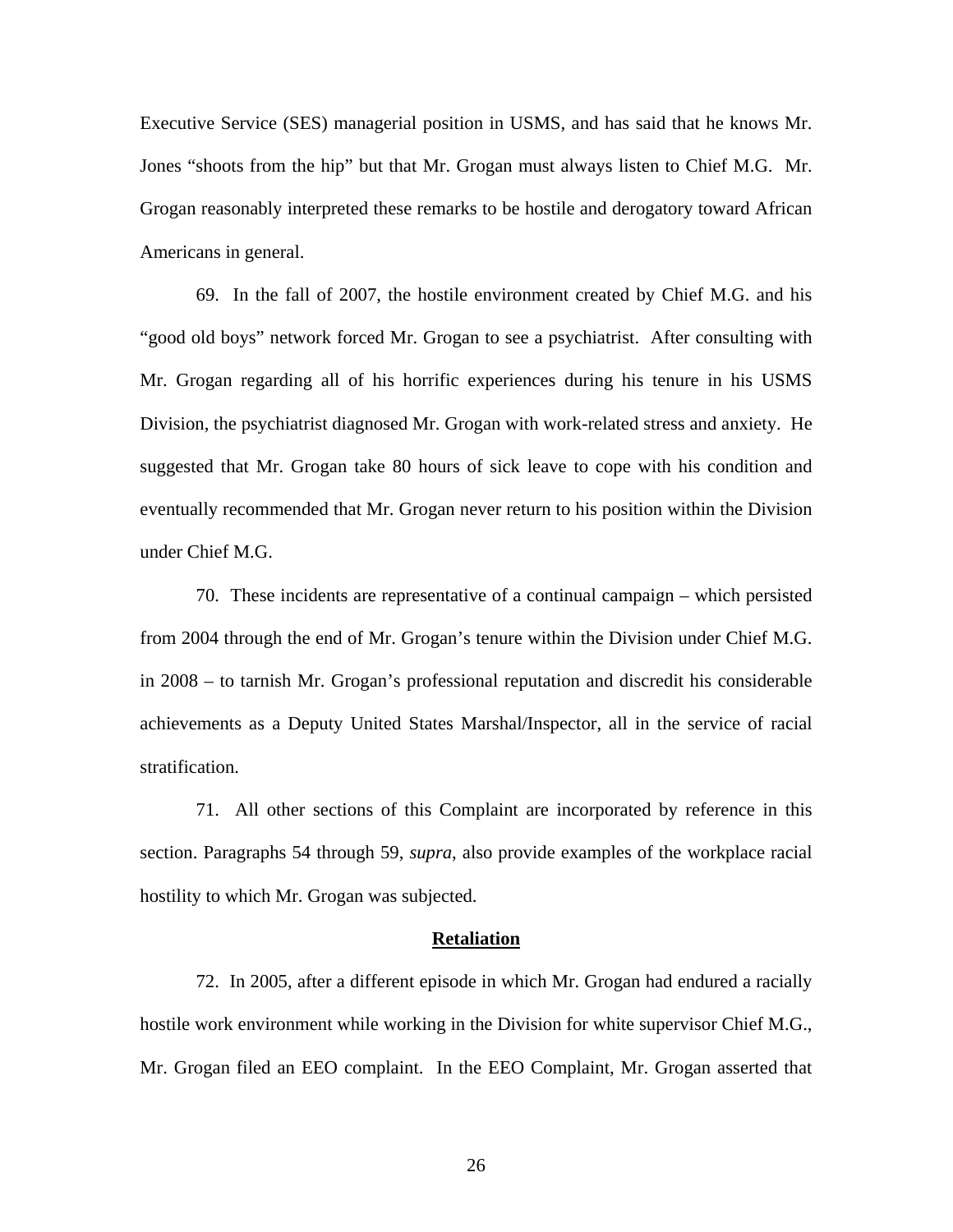Chief M.G. had repeatedly subjected him to racial harassment by ratifying the unfounded, false and defamatory allegations raised against him by other members of the white "good old boys" network. Given that these white members of the "good old boys" network had attacked him based on frivolous allegations in a pernicious effort to deny his advancement, Mr. Grogan suffered severe emotional distress on the job because he could no longer trust that that his white colleagues would protect him in the line of duty. Mr. Grogan further alleged in his EEO Complaint that Supervisor Chief M.G. had persistently discriminated against him based on his race by three-times denying him a careerenhancing position as Acting Supervisor.

73. Mr. Grogan's white supervisor, Chief M.G. and the white "good old boys" network within USMS retaliated against Mr. Grogan for the filing of this complaint. This retaliation took the form of: (a) consistent denials of promotions for which Mr. Grogan was qualified, in favor of white employees; (b) exaggeration of Mr. Grogan's minor mistakes; (b) Chief M.G.'s compilation of a "record" falsely enumerating and/or exaggerating Mr. Grogan's insignificant and trivial errors; (c) unreasonably harsh discipline directed at Mr. Grogan; (d) alteration of Mr. Grogan's work conditions; (e) violent and highly unprofessional tantrums of rage against Mr. Grogan.

 74. All other sections of this Complaint are incorporated by reference in this Section.

## **B. Plaintiff James Brooks**

#### **Background**

75. Individual Plaintiff James Brooks ("Mr. Brooks") was hired by USMS in October 1990 as a Deputy United States Marshal. Mr. Brooks became an Inspector in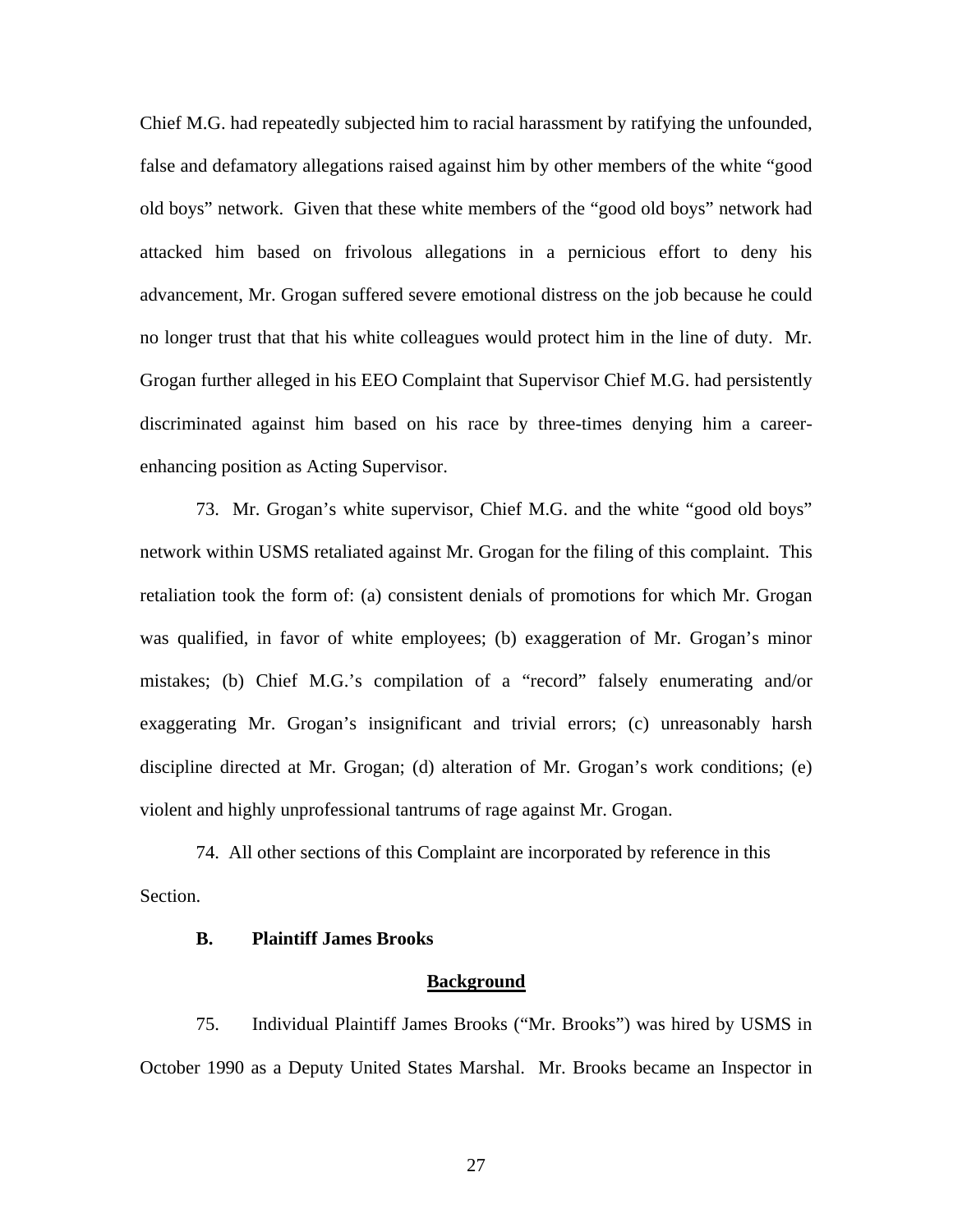2000, a Supervisory Inspector in 2002, and a Branch Chief in 2004. In June 2007, Mr. Brooks assumed the Chief Deputy Marshal position at the District of Columbia Superior Court, a position he currently holds.

76. Mr. Brooks has been subjected to the discriminatory policies and practices of the Marshals Service. In particular, since assuming the Chief Deputy position he has been denied promotions and special assignments on the basis of his race. He has also been subjected to a hostile work environment, in the form of a slew of defamatory and degrading actions by white employees intended to malign his professional and personal conduct, generate Internal Affairs investigations against him, and thereby undermine his authority and prevent his advancement. Mr. Brooks has also been subjected to less favorable terms and conditions of employment as compared to white employees, and has been retaliated against because of his efforts to bring about equal employment opportunities to racial minority groups at the Marshal Service.

#### **Discriminatory Denials of Promotion**

77. Mr. Brooks has been discriminatorily denied the following promotions, promotional opportunities, and special assignments based on his African-American race.

78. In May of 2007, Mr. Brooks was denied promotion to a position as Recruiting Officer/Program Manager for Recruiting (GS 15). This was a GS 15 position at the national level, and would have provided a career-enhancing opportunity for Mr. Brooks to advance to the Senior Executive level. Upon information and belief, Mr. Brooks was not selected based on his race. Instead, a white male employee with minimal supervisory experience was selected for the position.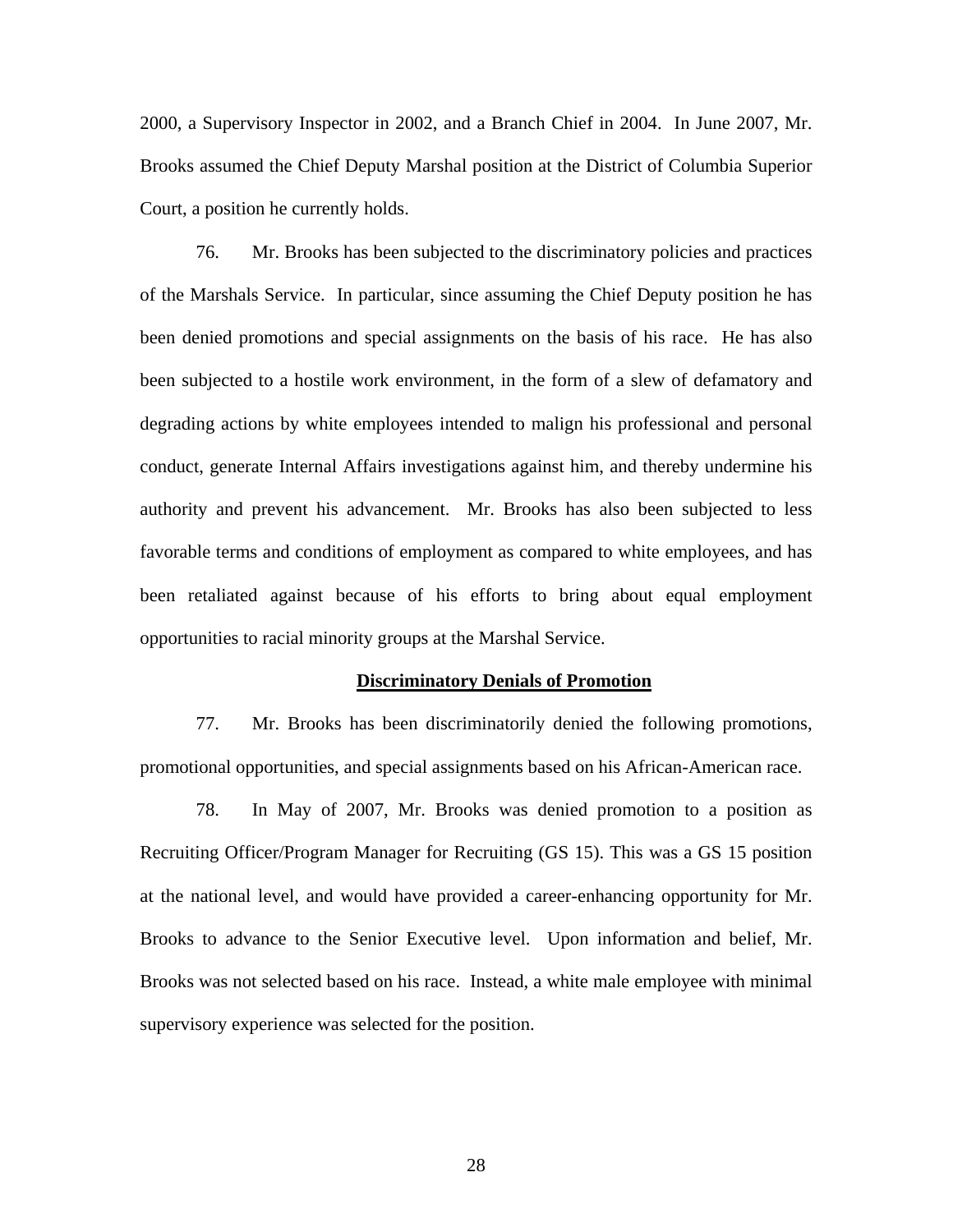79. On July 22, 2008, Mr. Brooks was denied a transfer to the position of Chief of Staff/GS1811-15, Merit Promotion Announcement No. 08-127, in favor of a lesser qualified white employee, Sean Fahey. At the time of his application, Mr. Brooks was a GS 15 with more than 5 years experience managing USMS employees. By contrast, Mr. Fahey was a GS 14 whose supervisory experience was limited to the supervision of less than 10 people for under a year.

80. On August 5, 2008 Mr. Brooks was denied promotion to a position as Assistant Director, Senior Executive Service, Announcement No. SES-1811-2008. Four white employees, T. Michael Earp, Michael J. Prout, William D. Snelson, and Candra S. Symonds, were selected instead. Mr. Brooks was equally or more qualified for the position, but was not selected due to his race. Under Director John Clark, only white employees have been promoted to senior management positions; in this instance, when the Director was asked at the National Organization of Black Law Enforcement (NOBLE) conference on or about July 2008 why no black employees had been selected for Assistant Director, he claimed that no black employees had applied. This was plainly false, as Mr. Brooks had applied and been listed as a qualified applicant for the position.

81. On August 7, 2008 Mr. Brooks was denied a promotion to the position of Acting US Marshal for the D.C. Superior Court. Upon the departure of the US Marshal in a given district, USMS practice is to appoint the Chief Deputy U.S. Marshal of that district Acting US Marshal. However, when the US Marshal for the DC Superior Court, Steve Conboy, submitted his resignation, Mr. Brooks was not informed. On August 7, 2008, Benjamin Kates, Chief Deputy for Minnesota, was appointed Acting US Marshal for the DC Superior Court, in contravention of USMS practice and despite the fact that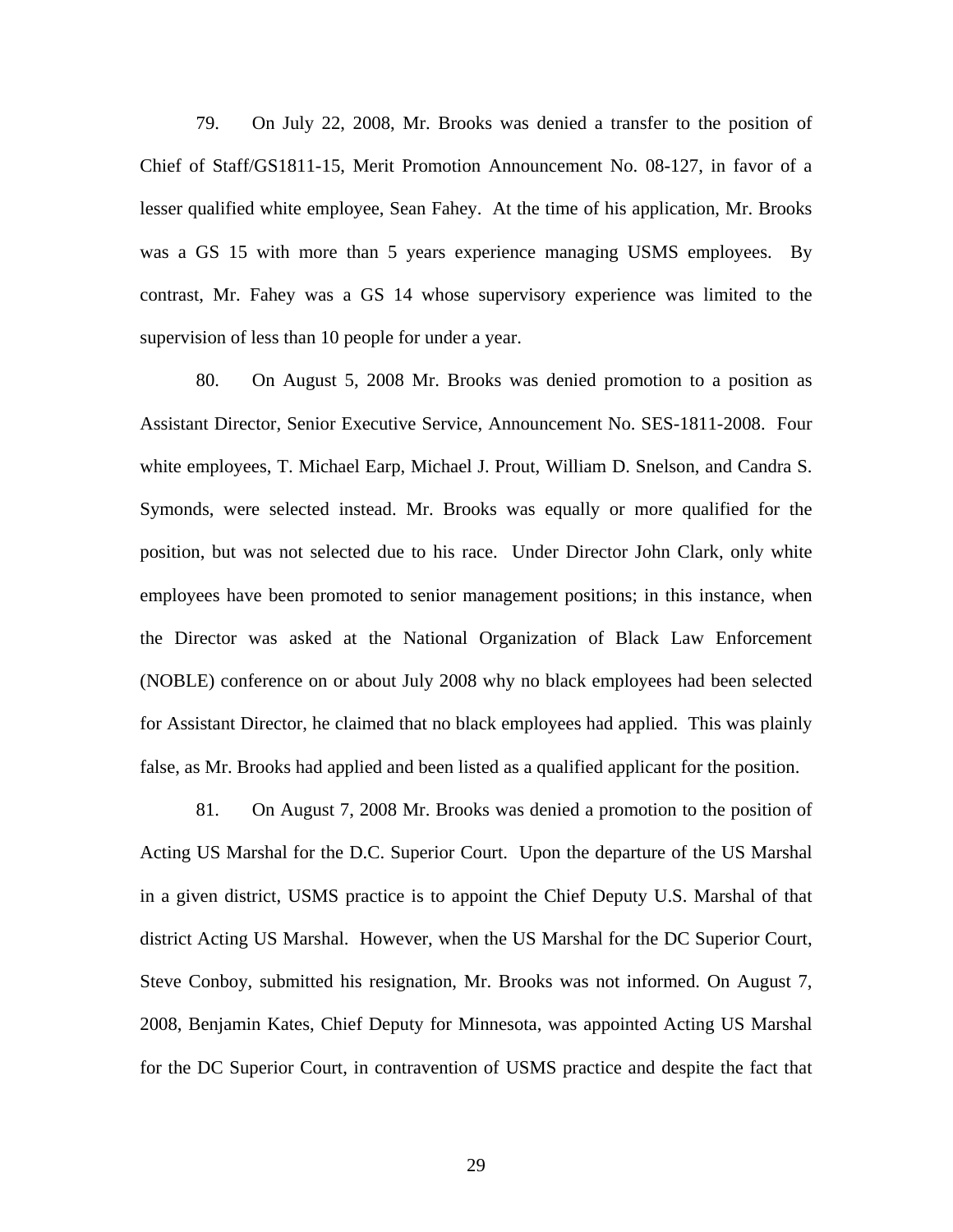Kates' had never worked in Superior Court. Upon information and belief, USMS flouted standard operating procedure and did not appoint Mr. Brooks Acting Marshal because of his race.

82. On August 15, 2008, David Harlow, a white employee, was appointed to a newly created GS – 1811-15 position as Chief for the Sex Offender Investigations Branch. This position was never announced through the Merit Promotions System, effectively denying Mr. Brooks, a qualified black employee, the opportunity for such a promotion.

## **Discriminatory Denial of Special Assignments**

83. On August 28, 2008, Mr. Brooks was discriminatorily denied appointment to the Merit Promotion Structured Interview Panel, a position in which he would conduct interviews of applicants for GS 14 and GS 15 positions. This assignment would have allowed Mr. Brooks to have some input and bring equality and fairness to the Merit Promotion System. Upon information and belief, Mr. Brooks was discriminatorily denied the position based on his African American race. Moreover, Mr. Brooks was told that he could not be selected because of the current Internal Affairs investigations against him. Thus the discriminatory allegations and rumors spread by Mr. Brooks' white coworkers, which prompted the investigation, persist in impeding his advancement and deny him the ability to participate in, and bring more equal opportunity to, the Merit Promotion System

### **Racially Hostile Work Environment**

84. Mr. Brooks has been subjected to a hostile work environment since his assumption of the Chief Deputy position at the District of Columbia Superior Court.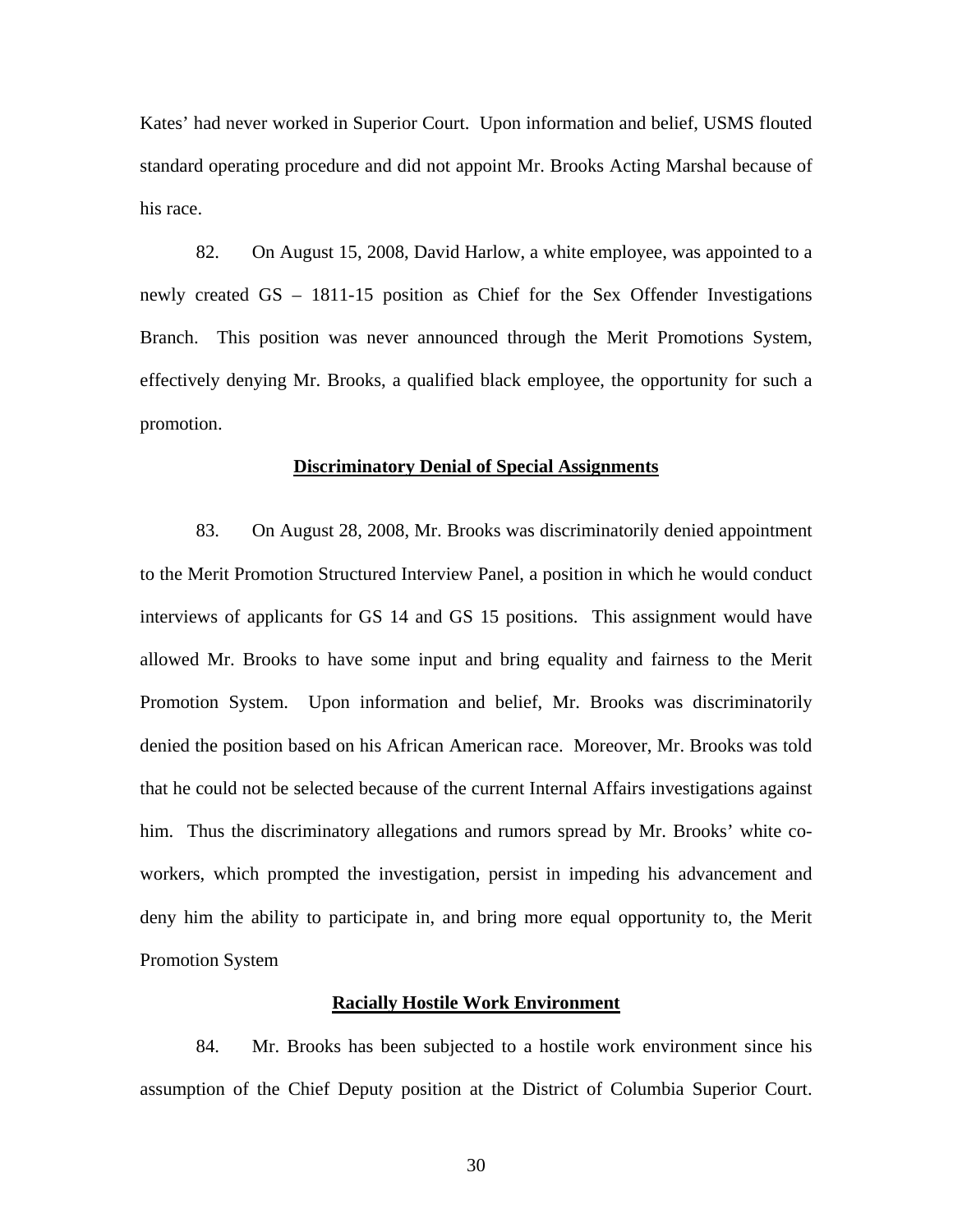Prior to his taking the position, two white employees, Assistant Chief Gregory Petchel and former Supervisor Robert Brandt, shared the responsibilities of Chief Deputy. These white employees colluded with another Assistant chief, Stirling Murray to create a "good old boys" network, wherein they would write each other highly favorable performance reviews and thereby groom themselves and other white employees for promotion, while defaming and discriminating against African Americans with respect to their conduct and job performance, and thus blocking the advancement of African Americans in the Marshals Service. Upon learning that Mr. Brooks was to assume the Chief Deputy position, these three white employees feared their racially discriminatory practices were threatened, and immediately initiated a campaign to portray Mr. Brooks as an ineffective leader. These white employees have since persisted in perpetuating false rumors about Mr. Brooks' professional leadership and personal conduct in order to undermine his authority.

85. Upon information and belief, beginning in May of 2007, when it was rumored that Mr. Brooks would be appointed Chief Deputy, white employees Stirling Murray, Robert Brandt, and Gregory Petchel began a campaign to suggest that Mr. Brooks had harassed a female employee, Sno Rush, in order to portray him as guilty of misconduct and generate an Internal Affairs investigation against him. These men attempted to coerce Ms. Rush to corroborate these rumors, but she refused to do so.

86. In June of 2007, around the time Mr. Brooks assumed the Chief Deputy position, this smear campaign was continued. The same three white employees Stirling Murray, Robert Brandt and Gregory Petchel put together a pamphlet that was false and terribly disrespectful, degrading and defamatory of Mr. Brooks, his leadership, and his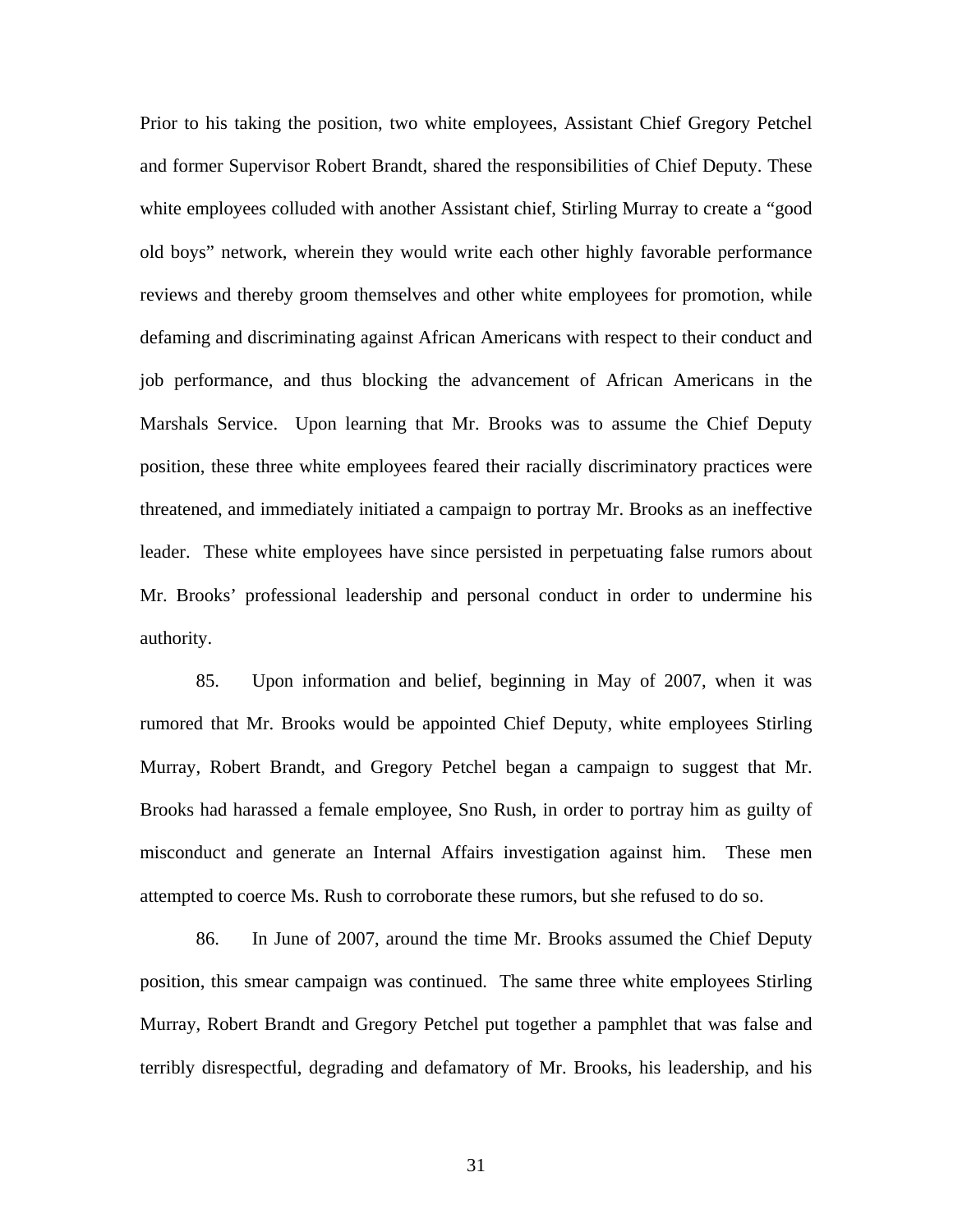personal conduct. This pamphlet stated that "[Mr. Brooks'] diminutive presence was felt everywhere," portrayed him as a coarse and ineffective leader, and disrespectfully described him as "the short, bald man." The white employees whom Chief Brooks replaced, Robert Brandt and Gregory Petchel, refer to their previous leadership in the pamphlet and state, "We staffed courts just fine [a few years ago] without holding people back." This pamphlet was disseminated throughout the DC Superior Court just as Mr. Brooks was beginning his position as Chief Deputy. When Mr. Brooks discussed the pamphlet and its false, degrading and defamatory allegations with Internal Affairs, he was told by then-Chief of Internal Affairs William Snelson, who is a member of the "good old boys network" and a personal friend of Robert Brandt, that there was no misconduct in the production and dissemination of the pamphlet.

87. In September 2007, pursuant to his ethical and managerial responsibilities, Mr. Brooks reported Robert Brandt to Internal Affairs for violating USMS policy on the use of USMS vehicles. Shortly thereafter, Mr. Brandt contacted Sno Rush in an attempt to once again convince her to claim that Mr. Brooks had harassed her. This was part of the ongoing effort by Mr. Brandt and his network of "good old boys" to generate Internal Affairs investigations against Mr. Brooks.

88. Since October 2007, Mr. Brooks has been investigated by Internal Affairs for harassment of Ms. Rush, an investigation which was promptly dropped when Ms. Rush stated that the allegations were untrue. Mr. Brooks has also been investigated for allegations that he had made comments against whites at the NOBLE conference in July 2007 and at a party four years ago. That investigation was closed in July 2008 and forwarded to Employee Relations (E.R.) for adjudication. Upon information and belief,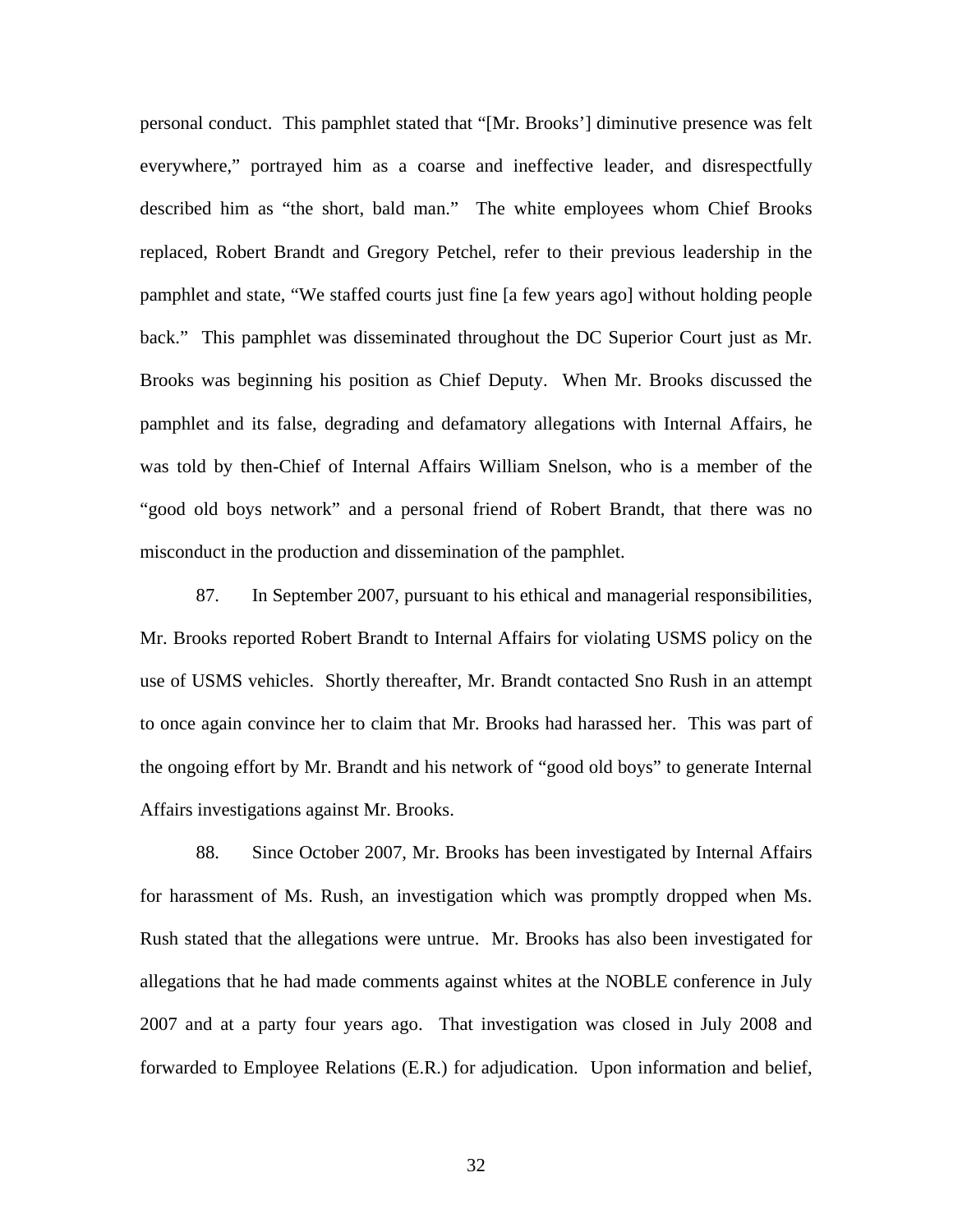these investigations were prompted by false allegations made by the aforementioned group of white employees and the "good old boys network" who seek to defame Mr. Brooks personally, undermine his authority, and prevent his advancement in USMS on the basis of his African American race.

## **Discrimination in Terms and Conditions of Employment**

89. Mr. Brooks has been subjected by his superiors to less favorable terms and conditions of employment than white employees. In December 2007, Mr. Brooks filed a complaint with the Human Resources Division (HRD), Alternate Dispute Resolution (ADR) against both the assistant chiefs Murray and Petchel, supervisor Brandt, the Office of Internal Investigations (O.I.I.) and the HRD for the ongoing hostility and defamation to which they had subjected him. After several failures by ARD to respond to his complaint in a timely fashion, Mr. Brooks was ultimately told by Steve Conboy that his complaint was being held in abeyance due to the fact that he was under an Internal Affairs investigation at the time, an investigation brought on by the efforts of Petchel, Brandt, and Murray to undermine Mr. Brooks' authority. Since being told his complaint would not go forward, Mr. Brooks has sought documents stating the policy or procedure that would allow his complaint to be held in abeyance due to an Internal Affairs investigation, but no justification has ever been offered. Upon information and belief, he has been subjected to this disparate treatment on the basis of his race.

#### **Retaliation**

90. Upon information and belief, Mr. Brooks has been the victim of retaliation for his efforts to address the discrimination against racial minority groups at the USMS. Through Mr. Brooks' position as Chief of the Superior Court for the District of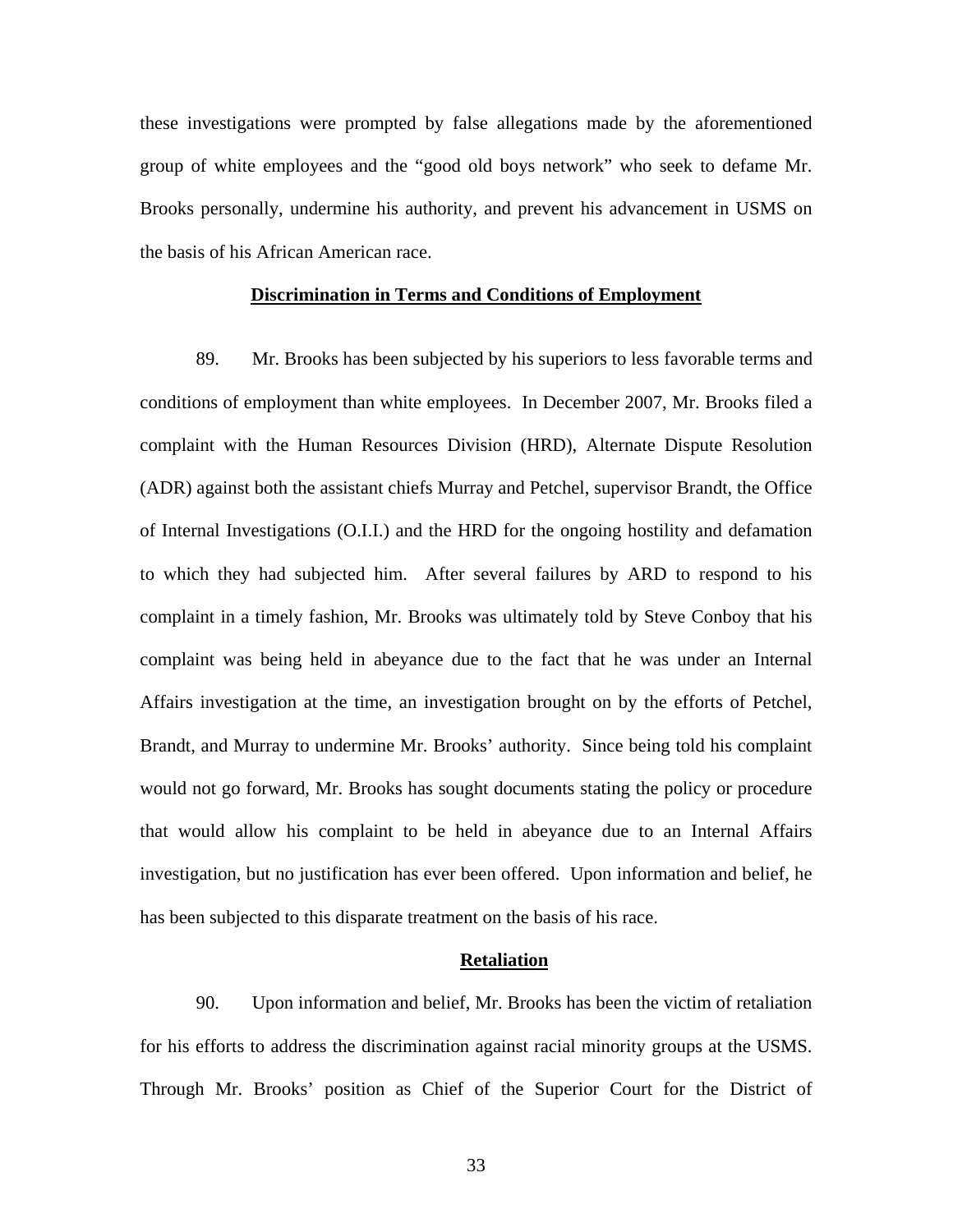Columbia, he has worked to create equal opportunities for racial minorities in the Marshals Service. Mr. Brooks' efforts to create a more equal and fair workplace for racial minorities have motivated and intensified the campaign by white co-workers to promote false rumors and internal affairs investigations against him, in order to undermine his leadership and hinder his ability to advance and take a role in changing the discriminatory practices inherent in the Merit Promotion System. As a result of Mr. Brooks' work to create equal opportunities for racial minorities, who fall under a legally protected category, he has been discriminatorily denied promotions, promotional opportunities, and special assignments and, additionally, has been subjected to harassment.

## **COUNT I VIOLATIONS OF TITLE VII OF THE CIVIL RIGHTS ACT OF 1964, 42 U.S.C. § 2000, et seq., AS AMENDED RACE DISCRIMINATION (On Behalf of Class Representative David Grogan and the Putative Class)**

91. Class Representative re-alleges and incorporates by reference each and every allegation contained in each and every aforementioned paragraph as though fully set forth herein.

 92. USMS has discriminated against Class Representative and all members of the proposed class by treating them differently from and less preferably than similarly situated white employees, and by subjecting them to discriminatory denials of promotions to higher paying positions, discriminatory denials of training opportunities, discriminatory denials of awards and assignments, discriminatory disciplinary action,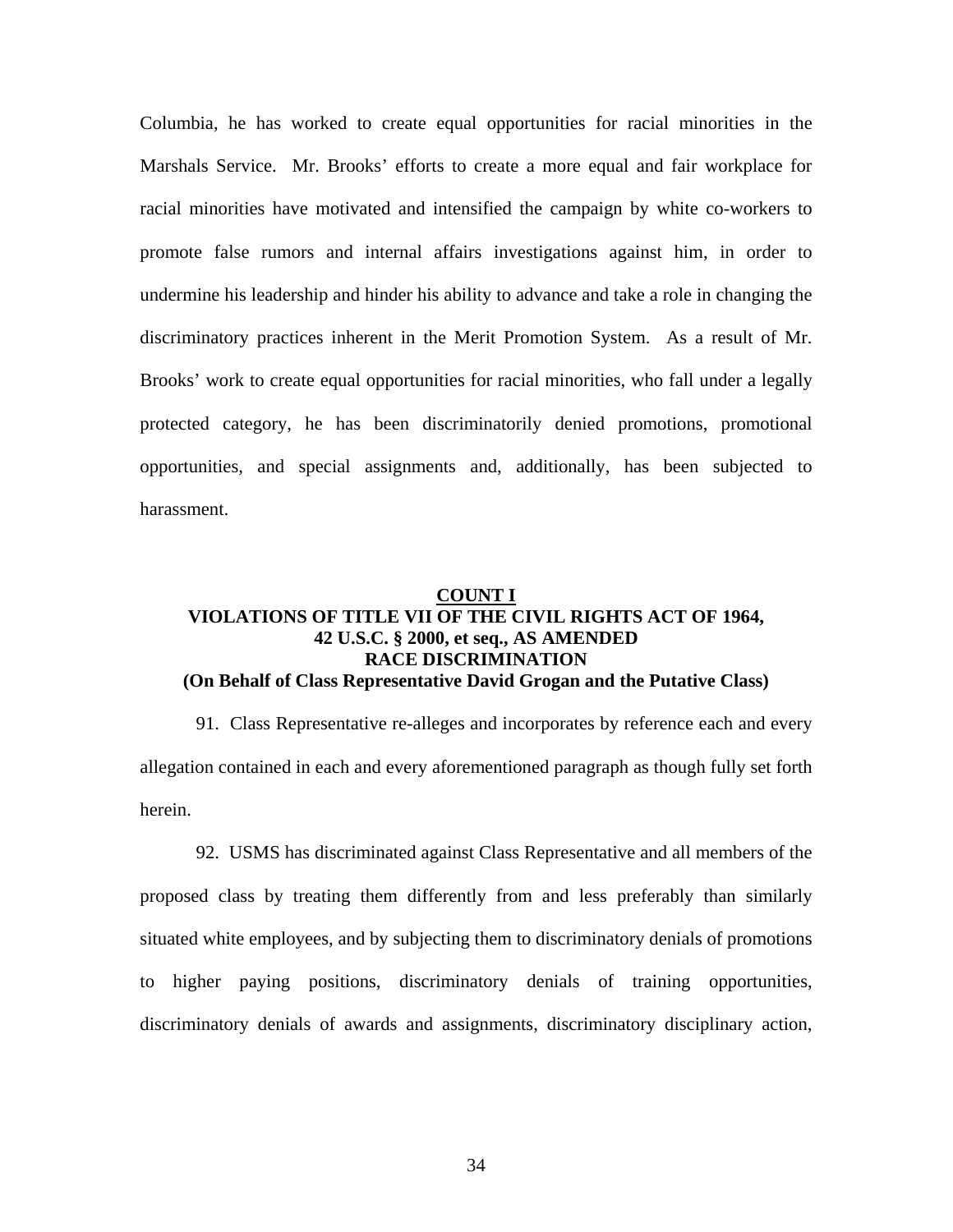disparate terms and conditions of employment, and other forms of discrimination in violation of Title VII.

 93. As a direct and proximate result of USMS's conduct, Class Representative and the members of the proposed class have suffered economic harm – including loss of compensation and other employment benefits – as well as emotional harm, anguish and humiliation.

 94. USMS's policies, practices and/or procedures have produced a disparate impact against Class Representative and the members of the proposed class with respect to the terms and conditions of their employment.

 95. Because USMS's discriminatory conduct has been continuous and persistent throughout the employment of Class Representative and the proposed class members, they are entitled to application of the continuing violation doctrine to all violations alleged herein.

 96. Because of the discrimination they have suffered at USMS, Class Representative and the members of the proposed class are entitled to all legal and equitable remedies available under Title VII.

## **COUNT II VIOLATIONS OF TITLE VII OF THE CIVIL RIGHTS ACTS OF 1964 42 U.S.C. § 2000E-2 HOSTILE WORK ENVIRONMENT (On Behalf of Plaintiff David Grogan)**

97. Mr. Grogan re-alleges and incorporates by reference each allegation in the previous paragraphs of this Complaint.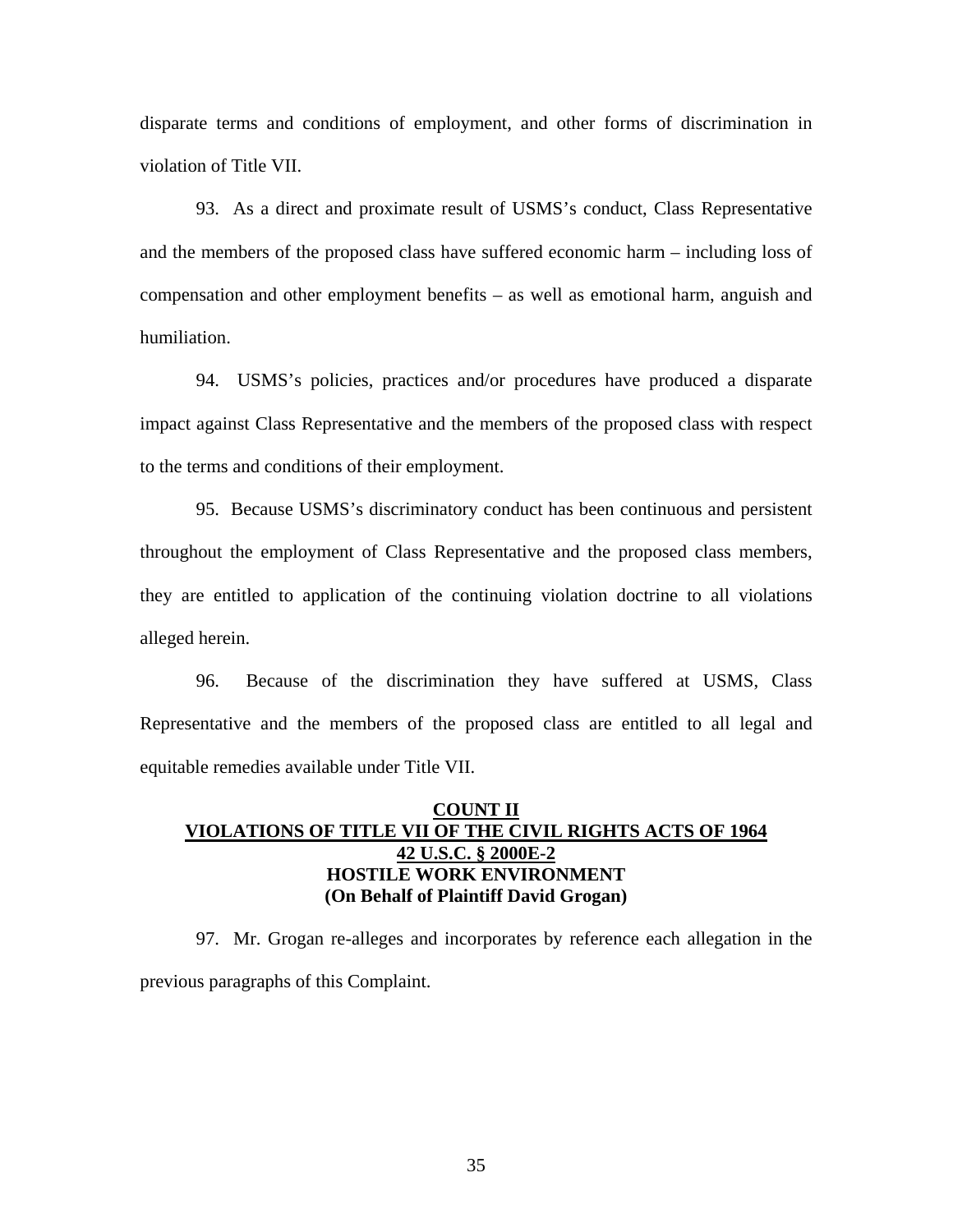98. Mr. Grogan endured a racially hostile work environment and was thereby subjected to an ongoing pattern and practice of discrimination by his managers. Defendant USMS failed to take action to prevent such discrimination.

99. USMS's actions were intentional, deliberate, willful, malicious, reckless, and conducted in callous disregard of causing harm to Mr. Grogan.

100. As a direct and proximate result of USMS's conduct, Mr. Grogan suffered the loss of employment benefits, economic losses, mental and emotional harm, anguish, and humiliation.

 101. Because USMS's discriminatory conduct has been continuous and persistent throughout the employment of Plaintiff Grogan, he is entitled to application of the continuing violation doctrine to all violations alleged herein.

102. By reason of the hostile environment he suffered at USMS, Mr. Grogan is entitled to all legal and equitable remedies available under Title VII § 2000E-2.

## **COUNT III VIOLATIONS OF TITLE VII OF THE CIVIL RIGHTS ACT OF 1964 42 U.S.C. § 2000E-3 RETALIATION (On Behalf of Plaintiff David Grogan)**

103. Mr. Grogan re-alleges and incorporates by reference each allegation in the previous paragraphs of this Complaint.

104. USMS retaliated against Mr. Grogan because he insisted upon a workplace free of racial discrimination and because he filed an EEO complaint alleging racial discrimination. USMS subjected Mr. Grogan to adverse employment actions, including denials of promotion and disparate terms and conditions of employment as compared with his white counterparts.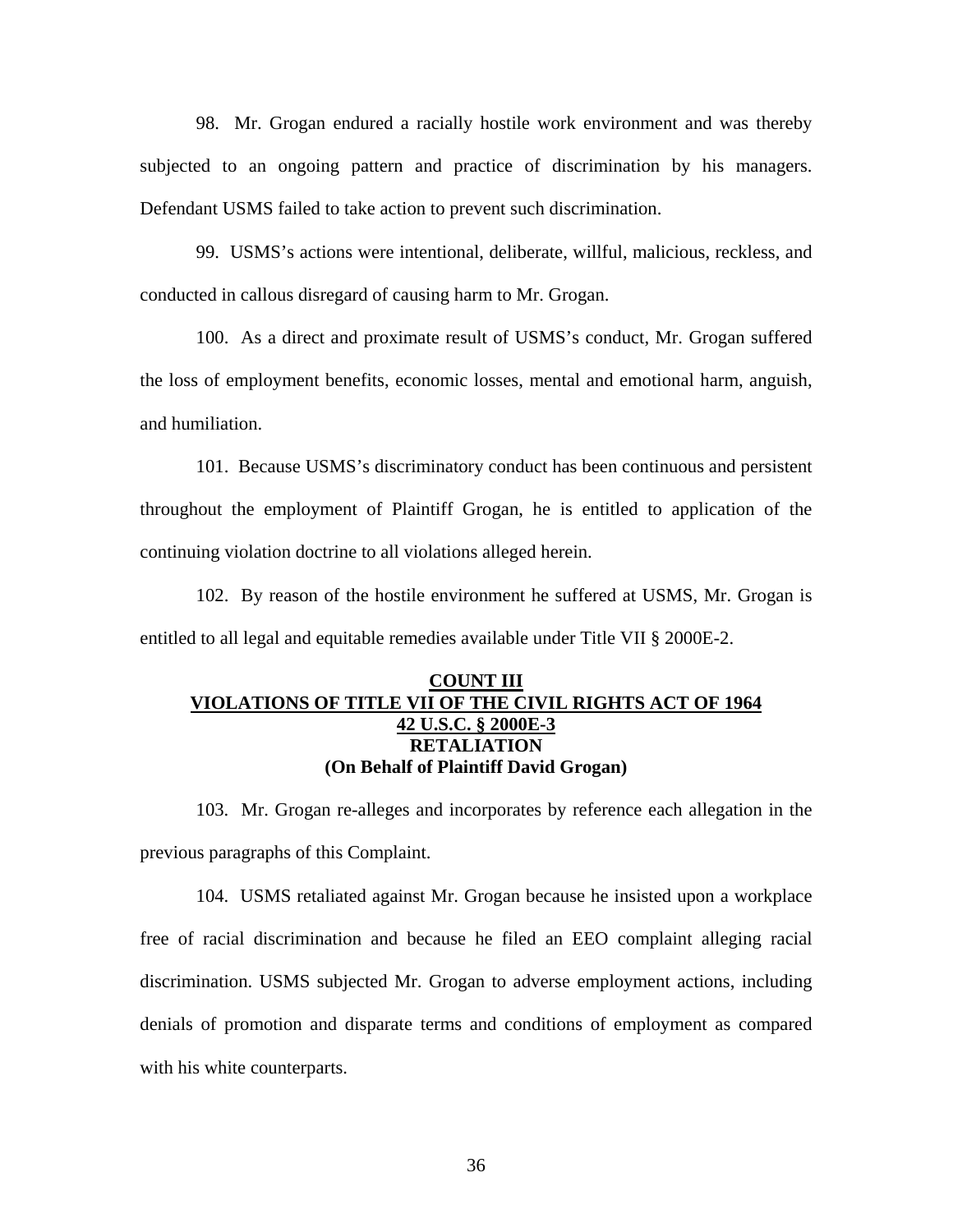105. USMS's actions were intentional, deliberate, willful, malicious, reckless,

and conducted in callous disregard of causing harm to Mr. Grogan.

106. As a direct result of USMS's retaliatory actions, Mr. Grogan suffered economic losses, mental and emotional harm, anguish, and humiliation.

107. By reason of the retaliation suffered at USMS, Mr. Grogan is entitled to all legal and equitable remedies available under Title VII § 2000E-3.

## **COUNT IV VIOLATIONS OF TITLE VII OF THE CIVIL RIGHTS ACT OF 1964, 42 U.S.C. § 2000, et seq., AS AMENDED RACE DISCRIMINATION (On behalf of Plaintiff James Brooks)**

108. Plaintiff Brooks re-alleges and incorporates by reference each and every allegation contained in each and every aforementioned paragraph as though fully set forth herein.

109. USMS has discriminated against Plaintiff Brooks by treating him differently from and less preferably than similarly situated white employees, and by subjecting him to discriminatory denials of promotions to higher paying positions, as well as denials of assignments.

110. As a direct result and proximate result of USMS's conduct, Plaintiff Brooks has suffered economic harm – including loss of compensation and other employment benefits – as well as emotional harm, anguish and humiliation.

111. Because of the discrimination he has suffered at USMS, Plaintiff Brooks is entitled to all legal and equitable remedies available under Title VII.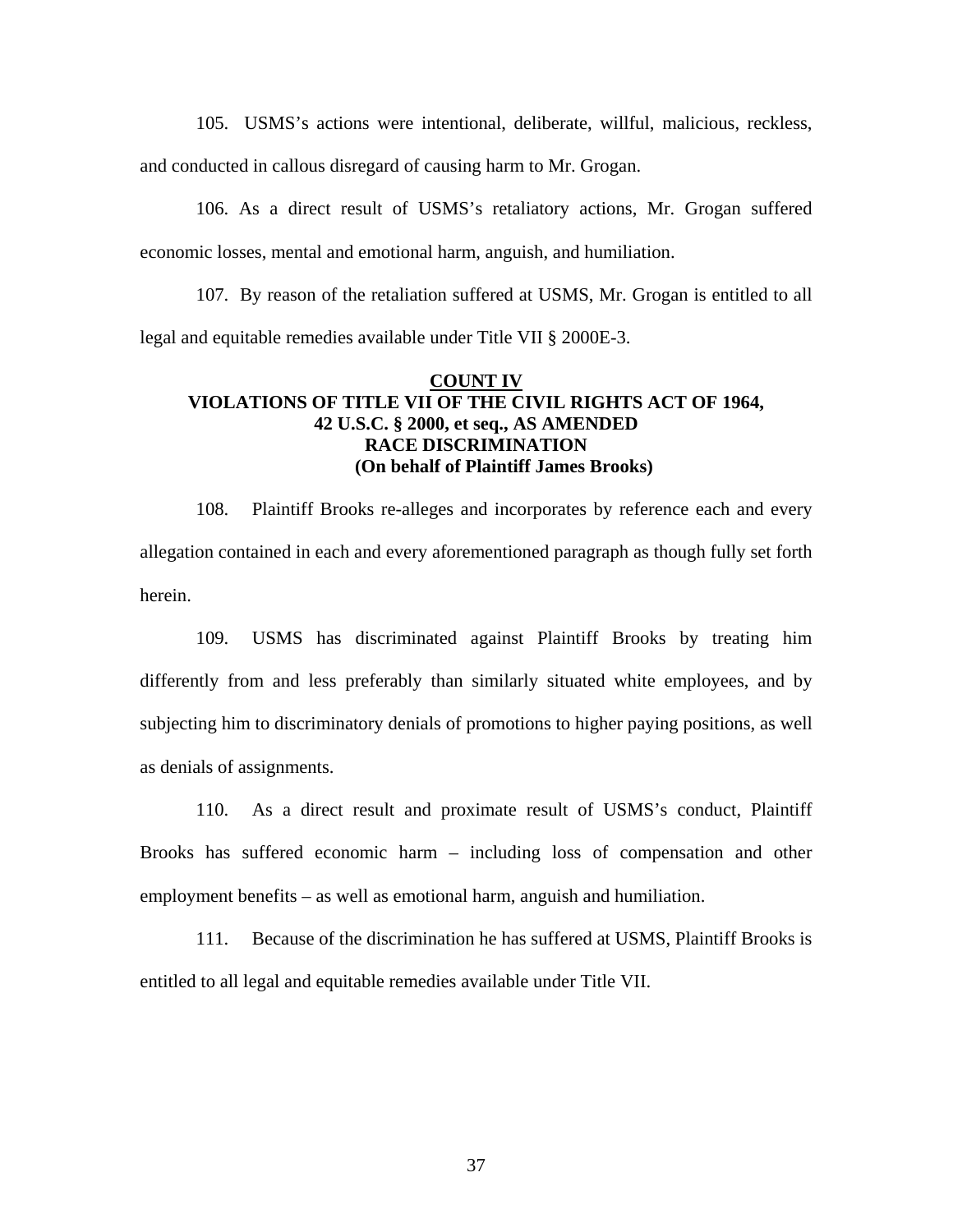## **COUNT V VIOLATIONS OF TITLE VII OF THE CIVIL RIGHTS ACTS OF 1964 42 U.S.C. § 2000E-2 HOSTILE WORK ENVIRONMENT (On Behalf of Plaintiff James Brooks)**

112. Mr. Brooks re-alleges and incorporates by reference each allegation in the previous paragraphs of this Complaint.

113. Mr. Brooks endured a racially hostile work environment and was thereby subjected to an ongoing pattern and practice of discrimination. Defendant USMS failed to take action to prevent such discrimination.

114. USMS's actions were intentional, deliberate, willful, malicious, reckless,

and conducted in callous disregard of causing harm to Mr. Brooks.

115. As a direct and proximate result of USMS' conduct, Mr. Brooks suffered the loss of employment benefits, economic losses, mental and emotional harm, anguish, and humiliation.

116. By reason of the hostile environment he suffered at USMS, Mr. Brooks is entitled to all legal and equitable remedies available under Title VII § 2000E-2.

## **COUNT VI VIOLATIONS OF TITLE VII OF THE CIVIL RIGHTS ACT OF 1964 42 U.S.C. § 2000E-3 RETALIATION (On Behalf of Plaintiff James Brooks)**

117. Mr. Brooks re-alleges and incorporates by reference each allegation in the previous paragraphs of this Complaint.

118. USMS retaliated against Mr. Brooks because he insisted upon a workplace free of racial discrimination. USMS subjected Mr. Brooks to adverse employment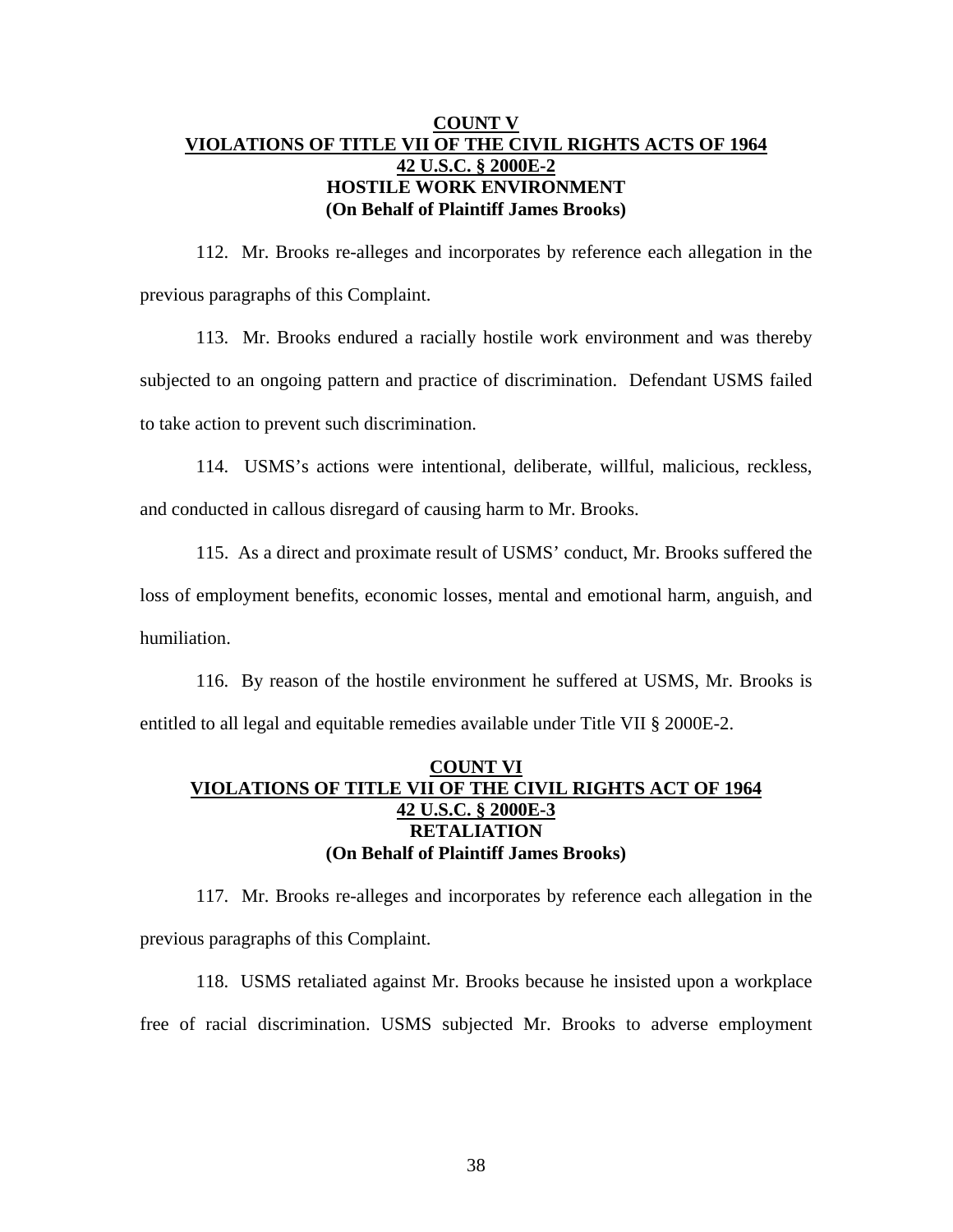actions, including denials of promotions, denials of assignments, and disparate terms and conditions of employment as compared with his white counterparts.

119. USMS's actions were intentional, deliberate, willful, malicious, reckless, and conducted in callous disregard of causing harm to Mr. Brooks.

120. As a direct result of USMS's retaliatory actions, Mr. Brooks suffered economic losses, mental and emotional harm, anguish, and humiliation.

121. By reason of the retaliation suffered at USMS, Mr. Brooks is entitled to all legal and equitable remedies available under Title VII § 2000E-3.

## **PRAYER FOR RELIEF**

 WHEREFORE, Class Representative Grogan, on behalf of himself and the members of the class he seeks to represent, and Plaintiff Brooks request the following relief:

A. Certification of the case as a class action maintainable under Federal Rules of Civil Procedure Rule 23(a), (b)(2) and/or (b)(3), on behalf of the proposed plaintiff class, and designation of Plaintiff Grogan as representative of this class and his counsel of record as class counsel;

B. Declaratory judgment that USMS's employment policies, practices and/or procedures challenged herein are illegal and in violation of Title VII;

C. A permanent injunction against USMS and its agents, employees and/or representatives, and any and all persons acting in concert with them, from engaging in any further unlawful practices, policies, customs, usages and race discrimination by the Defendant as set forth herein;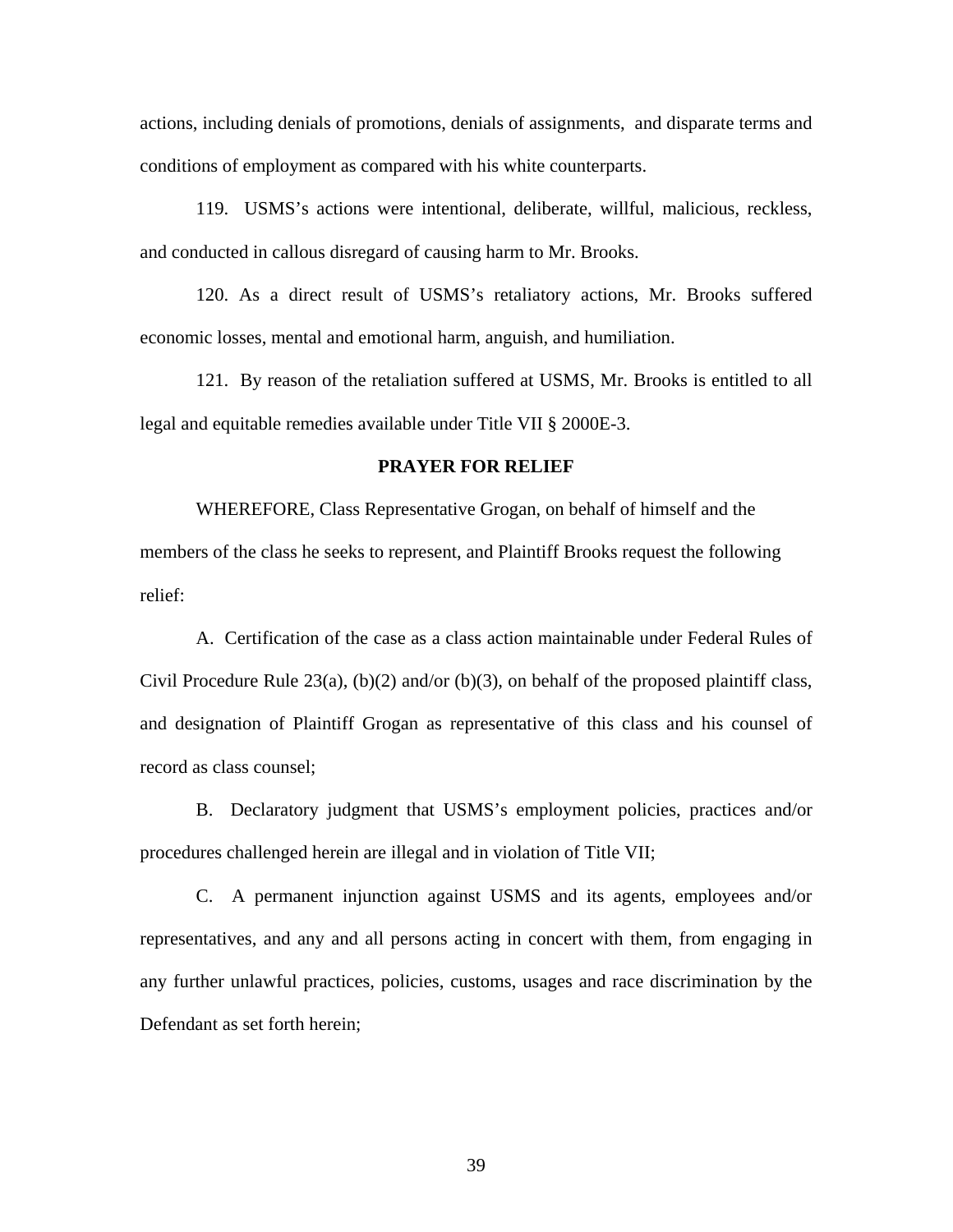D. An Order requiring USMS to initiate and implement programs that (1) will provide equal employment opportunities for African-American deputies; (2) will remedy the effects of USMS' past and present unlawful employment policies, practices and/or procedures; and (3) will eliminate the continuing effects of the discriminatory practices described above;

E. An Order requiring USMS to initiate and implement systems of assigning, training, transferring, awarding, compensating and promoting African-American deputies in a non-discriminatory manner;

F. An Order establishing a task force on equality and fairness to determine the effectiveness of the programs described in (D) and (E) above, which would provide for (1) monitoring, reporting and retaining of jurisdiction to ensure equal employment opportunity; (2) the assurance that injunctive relief is properly implemented; and (3) a quarterly report setting forth information relevant to the determination of the effectiveness of the programs described in (D) and (E) above;

G. An Order placing or restoring Plaintiff Grogan, Plaintiff Brooks, and the class members into those jobs they would now be occupying but for USMS' discriminatory policies, practices and/or procedures;

H. An Order directing USMS to adjust the wage rates and benefits for Plaintiff Grogan, Plaintiff Brooks, and the class members to the level they would be enjoying but for the Defendant's discriminatory policies, practices and/or procedures;

I. An award of back pay, front pay, lost benefits, preferential rights to jobs and other damages for lost compensation and job benefits suffered by Plaintiff Grogan, Plaintiff Brooks, and the class members to be determined at trial;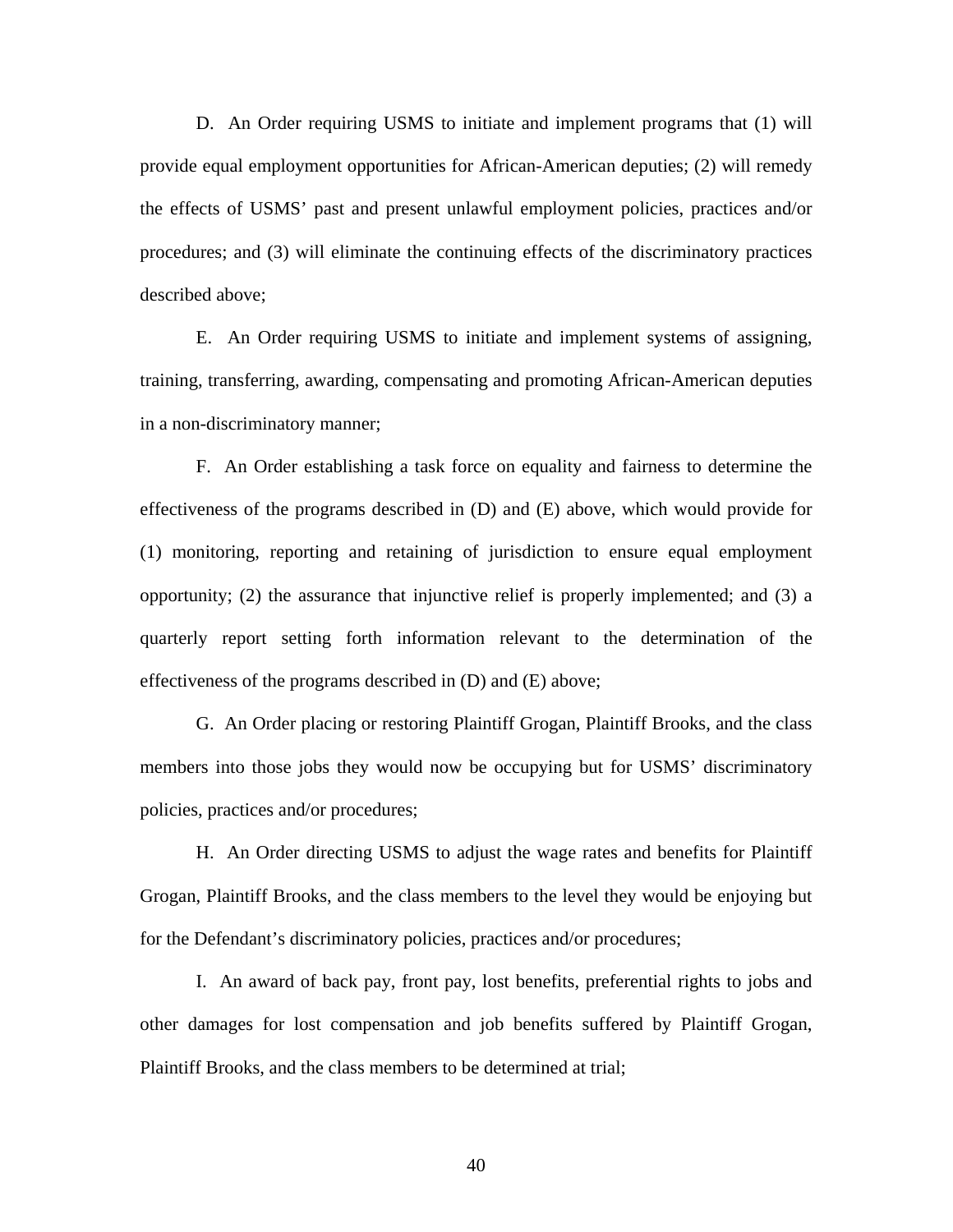J. Any other equitable relief to which Plaintiff Grogan, the proposed class members, and Plaintiff Brooks are entitled;

K. An award of compensatory damages to Class Representative and the class in an amount not less than 300 million dollars;

L. An award of compensatory damages to Plaintiff Brooks;

M. An award of litigation costs and expenses, including reasonable attorneys' fees, to Plaintiff Grogan, Plaintiff Brooks, and class members;

N. Pre-judgment and post-judgment interests;

O. Such other and further relief as the Court may deem just and proper; and

P. Retention of jurisdiction by the Court until such time as the Court is satisfied

that the Defendant has remedied the practices, policies and/or procedures complained of

herein and is determined to be in full compliance with the law.

## **DEMAND FOR JURY**

Plaintiff demands trial by jury of all issues triable of right to a jury.

Respectfully submitted this 15 day of October, 2008:

David Sanford, D.C. Bar No. 457933 Christine Dunn, D.C. Bar No. 468401 **SANFORD, WITTELS & HEISLER, LLP** 1666 Connecticut Avenue, N.W., Suite 310 Washington, D.C. 20009 Telephone: (202) 742-7777 Facsimile: (202) 742-7776

\_\_\_\_\_\_\_\_\_\_\_\_\_\_\_\_\_\_\_\_\_\_\_\_\_\_\_\_\_\_

Grant Morris, D.C. Bar No. 926253 **LAW OFFICES OF GRANT E. MORRIS**